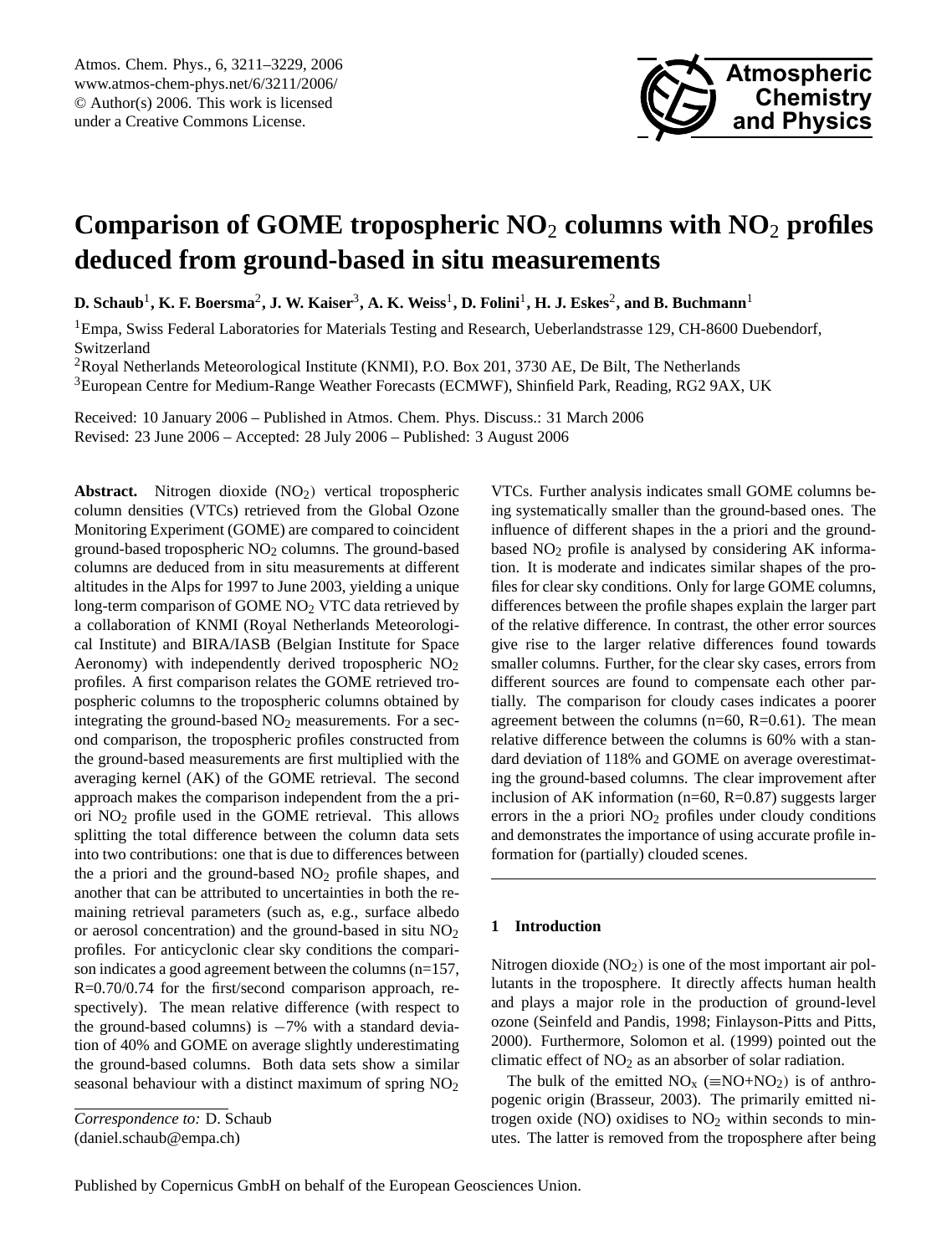| Author                  | instru-<br>Data:<br>(data<br>ment<br>provider) | Method (location)                                                                            | Investigated<br>period            | Main result                                             |  |  |
|-------------------------|------------------------------------------------|----------------------------------------------------------------------------------------------|-----------------------------------|---------------------------------------------------------|--|--|
| Petritoli et al. (2004) | GOME (IUP<br>Bremen)                           | <b>DOAS</b><br>Ground-based<br>(Mt. Cimone, Italy)                                           | 2000-2001                         | GOME smaller by 14%                                     |  |  |
| Petritoli et al. (2004) | GOME (IUP<br>Bremen)                           | In situ measurements (Fer-<br>rara, Po-Valley)                                               | 2000–2001                         | Annual cycle repro-<br>duced by GOME                    |  |  |
| Heue et al. $(2005)$    | SCIAMACHY<br>(IUP Bremen)                      | AMAXDOAS (Alps, Po-<br>Valley, Mediterranean)                                                | Feb 2003                          | SCIAMACHY higher<br>by $7%$                             |  |  |
| Ordóñez et al. (2006)   | GOME (IUP<br>Bremen)                           | Surface (PBL) measure-<br>combined<br>with<br>ments<br>$CTM-NO2$ profile shape<br>(Lombardy) | 1996–2002                         | GOME best agrees for<br>slightly polluted sta-<br>tions |  |  |
| Heland et al. (2002)    | GOME<br>(IUP)<br>Bremen)                       | In situ aircraft $NO2$ profile<br>(Austria)                                                  | 2 May 2001                        | GOME smaller by 3%                                      |  |  |
| Martin et al. (2004)    | GOME (CfA)<br>Cambridge,<br>MA)                | In situ aircraft $NO2$ pro-<br>files (Texas, Tennessee)                                      | 1999<br>June/July<br>Aug/Sep 2000 | GOME smaller by 8%                                      |  |  |

Table 1. Recent works on validation and/or intercomparison of space-borne NO<sub>2</sub> vertical tropospheric column densities with independent measurement data.

converted to nitric acid  $(HNO<sub>3</sub>)$  which deposits (Kramm et al., 1995). During daytime,  $HNO<sub>3</sub>$  is formed through the reaction of  $NO<sub>2</sub>$  with the OH radical. During night time, a two step reaction chain forms nitrogen pentoxide  $(N_2O_5)$ . The latter further reacts on surfaces and aerosol to HNO<sub>3</sub> (Dentener and Crutzen, 1993). The resulting  $NO<sub>x</sub>$  lifetime is highly variable with an annual average boundary layer lifetime in the order of one day (Warneck, 2000). During photochemically active summer days, the lifetime can be reduced to only a few hours (e.g. Spicer, 1982). An increasing lifetime up to several days is found with increasing height in the troposphere (Jaeglé et al., 1998; Seinfeld and Pandis, 1998; Warneck, 2000). The mainly near-ground emissions of nitrogen species over industrialised areas, their production and loss reactions and meteorological transport lead to a distinct vertical tropospheric profile of  $NO<sub>2</sub>$  with enhanced mixing ratios in the polluted boundary layer.

In terms of air quality in Switzerland, the  $NO<sub>x</sub>$  pollution situation has been improved during the last 15 years, but the annual limit values are still exceeded in polluted areas (BUWAL, 2004). Therefore, monitoring of nitrogen oxides still plays an important role in order to examine reduction measures. In addition to the monitoring networks around the globe, which provide ground-based in situ NO<sub>2</sub> measurements, space-borne spectrometers such as GOME (Burrows et al., 1999) provide area-wide information about the  $NO<sub>2</sub>$ vertical tropospheric column densities (VTCs) with a global coverage within only a few days.

1.1 Previous validation or comparisons studies with spaceborne NO<sup>2</sup> VTCs

Typically, for validation purposes, space-borne trace gas columns are compared to ground-based or airborne column measurements. Some recent works on validation of  $NO<sub>2</sub>$ VTCs are summarised in Table 1. The comparison of GOME NO<sup>2</sup> VTCs with ground-based DOAS measurements carried out at Mount Cimone (Italy) yielded a good agreement for situations with horizontally homogeneous distribution of the pollution distribution (Petritoli et al., 2004). Heue et al. (2005) used the Airborne Multi Axis DOAS (AMAX-DOAS) instrument on board the DLR Falcon to validate SCIAMACHY (Scanning Imaging Absorption Spectrometer for Atmospheric Chartography; Bovensmann et al., 1999) NO<sup>2</sup> VTCs over Italy in February 2003 and found SCIA-MACHY values to be systematically higher than AMAX-DOAS by approximately 7%.

Few comparisons including in situ data can be found in literature. The fundamental problem when comparing in situ measurements with column quantities arises from the fact that the latter integrate both horizontally and vertically, whereas in situ measurements provide point (ground-based site) or line (aircraft profile) information only. Petritoli et al. (2004) compared boundary layer in situ measurements from the Po-valley with GOME  $NO<sub>2</sub>$  VTCs and found a good qualitative correlation in the annual trend for high pollution episodes. Ordóñez et al. (2006) used 3-monthly averaged profile shapes from the chemistry transport model (CTM) MOZART-2 (Horowitz et al., 2003) that are scaled with ground-based in situ measurements for comparison with GOME  $NO<sub>2</sub> VTCs$  in the Lombardy region (Italy). Because the GOME  $NO<sub>2</sub> VTCs$  used in that study were retrieved based on a priori profiles from the same CTM, the focus has been on finding the best average boundary layer pollution level that scales the CTM column to best fit the GOME measurements. The best agreement has been found for average polluted situations.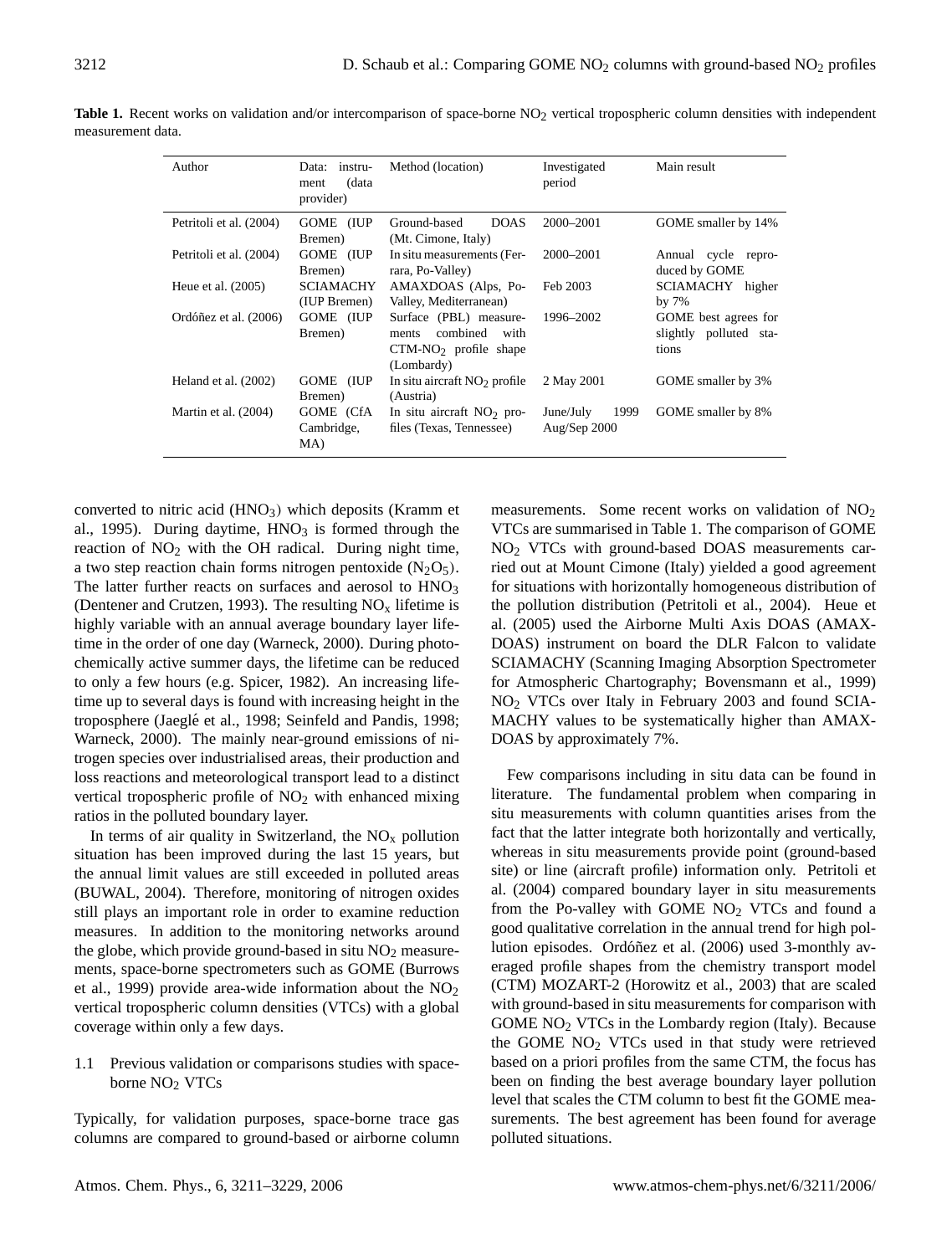In a case study, one in situ  $NO<sub>2</sub>$  profile measured from the DLR Falcon on a clear sky day above Austria has been used by Heland et al. (2002) for a comparison with GOME. They found a very small difference of  $-0.1 \times 10^{15}$  molec cm<sup>-2</sup> between the GOME and the in situ column. Martin et al. (2004) evaluated the consistency between GOME tropospheric NO<sup>2</sup> columns and averaged aircraft profile measurements not coinciding with the GOME observation. The latter two comparisons are the only published comparisons of tropospheric GOME NO<sub>2</sub> observations with independent tropospheric in situ profile measurements known to the authors. Furthermore, the comparison case study by Heland et al. (2002) is the only study that validates an individual GOME retrieval with a coincident aircraft profile.

Shortcomings of the validations/comparisons mentioned above arise from their necessary focus on very limited numbers of coincident pixels (or even single pixels) or their use of CTM derived NO<sup>2</sup> profile shapes. Furthermore, no study so far discussed the inclusion of averaging kernels for the comparison of space-borne  $NO<sub>2</sub> VTCs$  with independently derived NO<sub>2</sub> columns.

#### 1.2 Present study

The present study compares GOME  $NO<sub>2</sub> VTCs$  from 1997 to June 2003 with a set of  $NO<sub>2</sub>$  columns derived from in situ NO<sup>2</sup> measurements in Switzerland. Ground-based in situ sites continuously measuring  $NO<sub>2</sub>$  at different altitudes in the Alpine region are used to obtain tropospheric  $NO<sub>2</sub>$  profile information. New aspects of the present work are

- **–** the first long-term comparison of GOME NO<sup>2</sup> VTC data retrieved by KNMI/BIRA (available at the Tropospheric Emission Monitoring Internet Service (TEMIS) web site [http://www.temis.nl\)](http://www.temis.nl) with independently derived tropospheric NO<sub>2</sub> profiles,
- **–** the NO<sup>2</sup> profile/column construction from groundbased in situ measurements,
- **–** the comparison through inclusion of averaging kernel information,
- $-$  the first investigation of tropospheric  $NO<sub>2</sub>$  retrieval errors under cloudy situations.

Both the space-borne and the ground-based in situ measurement data are described in Sect. 2. The detailed method of deducing the tropospheric  $NO<sub>2</sub>$  column from ground-based in situ measurements is introduced in Sect. 3. Sections 4 and 5 discuss the ground-based in situ columns (hereafter called ground-based columns) and the comparison between the latter and GOME NO<sup>2</sup> VTCs for anticyclonic clear sky and for cloudy conditions, respectively.

#### **2 Measurement data**

#### 2.1 KNMI/BIRA GOME tropospheric NO<sub>2</sub> observations

The Global Ozone Monitoring Experiment (GOME) instrument on board ESA's ERS-2 satellite is a nadir-viewing spectrometer that measures upwelling radiance from the atmosphere and solar irradiance. The satellite instrument takes observation at approximately 10:30 h local time and individual pixels cover an area of  $320 \times 40$  km<sup>2</sup>. The GOME principles are described by Burrows et al. (1999).

The GOME  $NO<sub>2</sub> VTCs$  studied in this work are the result of a collaboration of KNMI and BIRA/IASB. GOME NO<sup>2</sup> data are publicly available on a day-by-day basis from 1 April 1996 until 30 June 2003 via ESA's TEMIS project [\(http://](http://www.temis.nl) [www.temis.nl\)](http://www.temis.nl).

The first step of the retrieval is taken by BIRA/IASB based on the Differential Optical Absorption Spectroscopy (DOAS) technique (Vandaele et al., 2005). It consists of the fitting of a modelled spectrum to a GOME-measured reflectance spectrum in the spectral window from 426.3–451.3 nm. This modelled spectrum takes into account the spectral features of absorption by  $NO_2$ ,  $O_3$ ,  $O_2$ - $O_2$  and  $H_2O$ , and describes scattering on clouds, aerosols and air molecules by a low-order polynomial. The result of this first step is the so-called slant column density (SCD) of  $NO<sub>2</sub>$ . This SCD should be interpreted as the column integral of absorbing  $NO<sub>2</sub>$  molecules along the effective photon path from the sun through the atmosphere to the GOME spectrometer.

The second step of the retrieval is the separation of the stratospheric contribution from the total SCD (Boersma et al., 2004). This is achieved with a data-assimilation approach. In the data-assimilation step,  $NO<sub>2</sub>$  in TM4 (Dentener et al., 2003) is made consistent with observed SCDs over unpolluted areas. Subsequently, the stratospheric estimate is subtracted from the total SCD. Note that the residual tropospheric slant column ( $SCD_{trop}$ ) is insensitive to calibration errors, as any offsets in the total and stratospheric SCDs will cancel in the subtraction. Finally, the  $SCD_{\text{trop}}$  is converted into a VTC by applying the tropospheric air mass factor. The latter is calculated with the Doubling Adding KNMI (DAK) radiative transfer model (Stammes, 2001) and represents the best estimate of the length of the effective photon path for a particular retrieval scene. The tropospheric air mass factor depends on a priori assumptions on the state of the atmosphere, including surface albedo, cloud fraction, cloud height and the vertical distribution of  $NO<sub>2</sub>$ . For KNMI retrievals, a priori NO<sup>2</sup> profiles for every location and all times are obtained from the TM4 CTM. Cloud parameters are taken from the Fast Retrieval Scheme for Clouds from the Oxygen A band (FRESCO) algorithm (Koelemeijer et al., 2001).

During the above mentioned steps, a number of error sources can lead to inaccurate retrieval results. The error budget of the tropospheric vertical columns has been studied extensively in Boersma et al. (2004). Over polluted regions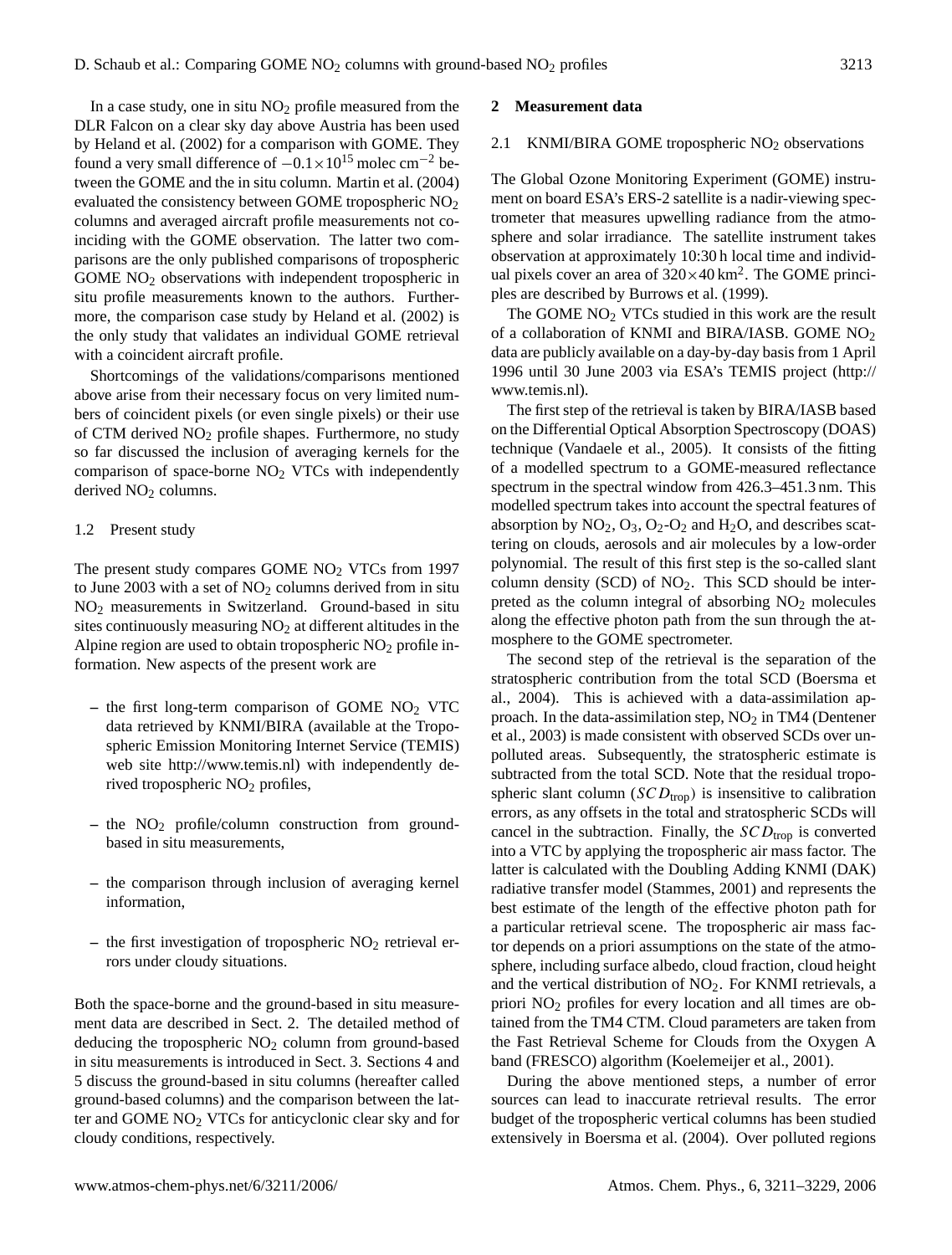

**Fig. 1.** Ground-based in situ measurement stations in the PBL and at elevated sites used in the present study. GOME pixels with its centre coordinates located within the rectangular frame above northern Switzerland are used for the comparison. The resulting region covered by the GOME pixels of interest is additionally denoted.

as considered in the present study, errors in the SCD (e.g. due to instrument noise, laboratory reference spectra errors, interference with other absorbers and Ring effect) and in the separation of the stratospheric contribution from the total SCD play a minor role. For such regions, the most critical error source is the calculation of the tropospheric air mass factor. The latter depends on the a priori assumed  $NO<sub>2</sub>$  profile shape, the cloud fraction, the cloud top height, the surface spectral reflectance (surface albedo, e.g. near land-snow boundaries) and the aerosol optical thickness profile. Based on theoretical error sources and for cloud free conditions, Boersma et al. (2004) estimated mean tropospheric air mass factor uncertainties for polluted regions  $(>1.0 \times 10^{15} \text{ molec cm}^{-2})$  of 15%, 2%, 15% and 9% due to the model parameters cloud fraction, cloud top height, surface albedo and a priori  $NO<sub>2</sub>$ profile shape, respectively. The total mean uncertainty for the tropospheric air mass factor is estimated to be 29%, resulting in a total mean uncertainty for the  $NO<sub>2</sub> VTCs$  of 35– 60%. No error due to aerosol is included for the KNMI  $NO<sub>2</sub>$ retrievals. Boersma et al. (2004) have argued that the presence of aerosol modifies the retrieval of cloud fraction and height with the FRESCO algorithm. A comparison of the expected aerosol correction factor versus the actual correction effect from the cloud retrieval has shown that even for a large aerosol optical thickness, the expected correction factor and actual correction effect agree to within 10%. Boersma et al. (2004) therefore suggest that cloud algorithms implicitly correct for aerosol through their modified cloud fraction and height.

Due to the cloud parameters that can be affected by uncertainties and the simplifying assumption that the cloud can be approximated as a Lambertian reflector with an effective cloud top height, larger errors are expected for the retrieval of cloudy scenes. The DAK radiative transfer model (Stammes, 2001) accounts for multiple scattering, but a detailed quantitative error analysis has so far not been carried out for these issues. Preliminary simluations with the DAK showed that light penetrates quite far into the cloud and the  $NO<sub>2</sub>$  signal can originate from the upper half of the cloud. The FRESCO effective cloud top height represents this by putting the effective reflective surface below the real cloud top. However, the above mentioned small error due to uncertainties in the cloud top height for clear sky conditions can be thought to increase when the clouds are associated with, e.g., frontal activity. The vertical mixing of near ground pollution can then lead to a higher  $NO<sub>2</sub>$  abundance near the cloud top, which induces a larger error compared to the clear sky situation with the bulk of the  $NO<sub>2</sub>$  residing well below the cloud height. An explicit quantification of the error of cloudy  $NO<sub>2</sub> VTCs$  has so far not been given in literature, but we estimate it to be in the order of 100%.

## 2.2 Ground-based in situ measurements

The Swiss National Air Pollution Monitoring Network (NABEL) provides long-term ground-based in situ measurements. Planetary boundary layer (PBL) stations representative for different pollution levels as well as stations located at different altitudes are included in this study (Fig. 1). In order to get more information about higher levels in the lower troposphere, two Alpine stations operated by the Umweltbundesamt (Germany) are further taken into account (Fig. 1). Details about measurement devices and locations can be found in Umweltbundesamt (2003), BUWAL (2004) and Empa (2005).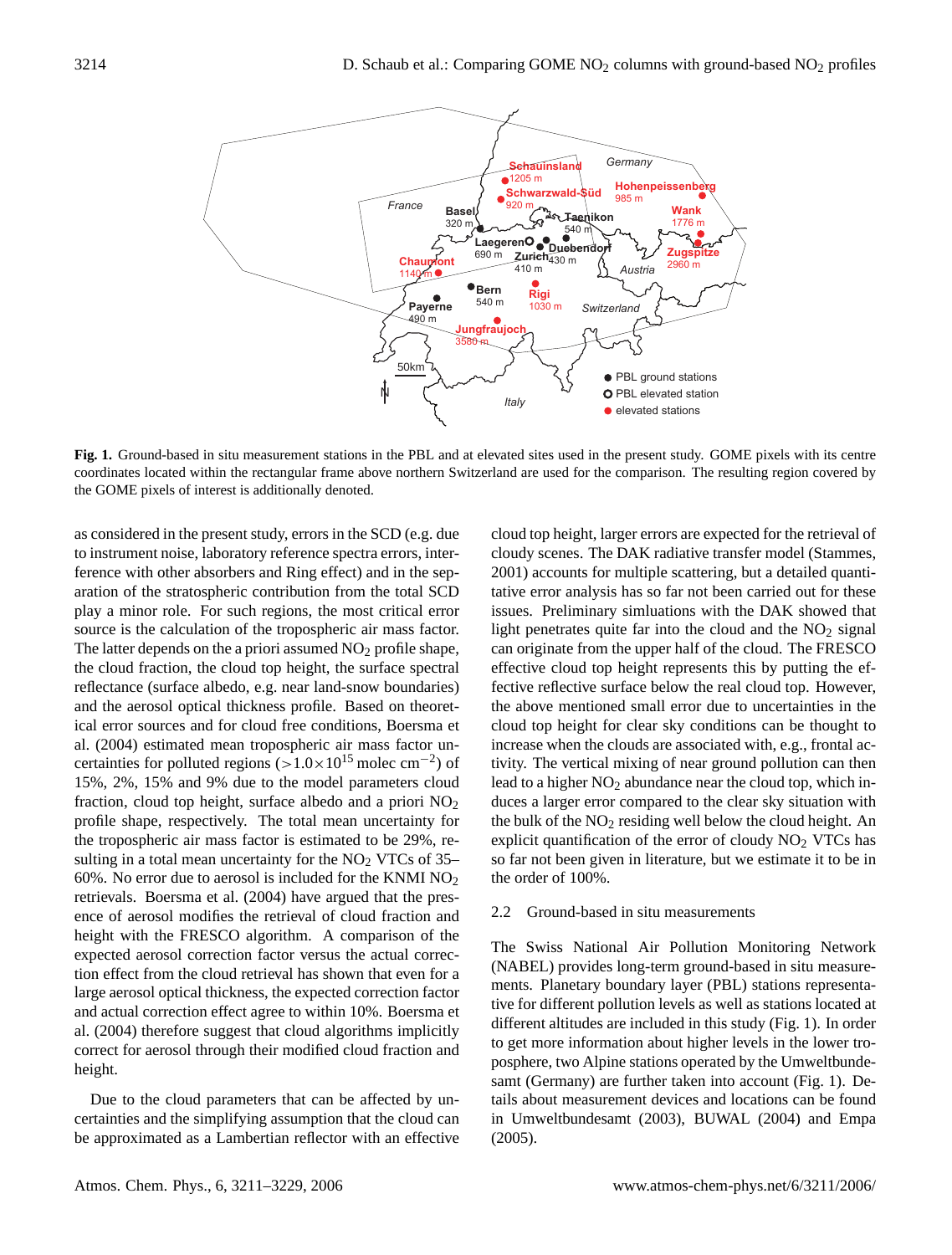$NO<sub>2</sub>$  is measured with the chemiluminescence technique (Navas et al., 1997; Clemitshaw, 2004) that includes the conversion of  $NO<sub>2</sub>$  to NO. While the Jungfraujoch and the Hohenpeissenberg stations are equipped with photolysis converters that allow a selective measurement of  $NO<sub>2</sub>$ , the other stations are measuring with the molybdenum conversion technique. It is known that these catalytic surface converters are sensitive not only to  $NO<sub>2</sub>$ , but also to other nitrogen species such as PAN,  $HNO<sub>2</sub>$ ,  $HNO<sub>3</sub>$  and particulate nitrate (Zellweger et al., 2003; Clemitshaw, 2004). In order to account for this non-selective  $NO<sub>2</sub>$  measurements at most of the stations used in this study, campaign results of simultaneous measurements based on both the photolysis and the molybdenum conversion technique at a PBL station (Taenikon) and an elevated station (Rigi) are used to determine correction factors (Sect. 3.1.3). A similar approach has been used in Ordóñez et al. (2006).

## **3 Methods**

3.1 Column calculation from ground-based in situ measurements

The mountainous terrain in the Alpine region allows operating ground-based in situ measurement sites at different altitudes. These stations are assumed to detect  $NO<sub>2</sub>$  concentrations that are approximately representative for the appropriate height in the (free) troposphere over flat terrain. These measurements, together with boundary layer in situ measurements and an assumed mixing ratio at 8 km, are used to construct NO<sub>2</sub> profiles. The latter can subsequently be integrated to tropospheric NO<sup>2</sup> columns. Deducing tropospheric profile and column information from ground-based in situ measurements is not straightforward because the issue of representativeness has to be taken into account carefully. The following subsection alludes to the principle method of constructing the NO<sup>2</sup> profile from the in situ measurements. Afterwards, issues of representativeness and errors are discussed.

## 3.1.1 Deducing the  $NO<sub>2</sub>$  profile/column

The stations shown in Fig. 1 are used to deduce the tropospheric NO<sup>2</sup> profile. Every station provides a 3-h NO<sup>2</sup> average concentration calculated from 09:00 to 12:00 UTC (i.e. around the GOME overpass at 10:30 h local time). Concentrations not measured with a photolysis converter are corrected with correction factors accounting for the interference in the  $NO<sub>2</sub>$  measurement (Sect. 3.1.3). Because we are going to use averaging kernel (AK) information with a higher vertical resolution than covered by the various stations, the ground-based profile is divided into partial subcolumns to match the vertical resolution of the AK.

The  $NO<sub>2</sub>$  in the upper troposphere is neglected because, due to the generally smaller mixing ratios and decreasing pressure with height, the effective NO<sub>2</sub> molecule number

Table 2. NO<sub>2</sub> pollution classes represented by population density ranges and associated representative Swiss Plateau (boundary layer) ground measurement stations.

| Pollution class | Population density | Representative             |
|-----------------|--------------------|----------------------------|
| (c)             | $[km^{-2}]$        | measurement station        |
| Very remote     | ${<}30$            | None $(0.5 \times$ remote) |
| Remote          | $30 - 499$         | Taenikon, Payerne          |
| Polluted        | 500-999            | Duebendorf, Basel          |
| Highly polluted | >1000              | Berne, Zurich              |

concentration at these levels is small compared to the  $NO<sub>2</sub>$ in the lower troposphere (Sect. 3.1.2). The elevated stations (above 900 m a.s.l.) together with a near-zero  $NO<sub>2</sub>$  mixing ratio of 0.02 ppb at 8 km are first used for a curve fit, which can be regarded as an average profile given by the elevated stations. The curve fit is based on a power law equation resulting in a hyperbolic profile shape. Subsequently, the in situ measurements are assigned to the appropriate height intervals in the following way:

Above 900 m a.s.l. (i.e. for the elevated part of the profile), the partial subcolumns are given as either the mean  $NO<sub>2</sub>$  concentration from the stations within the height interval, or the  $NO<sub>2</sub>$  concentration from the curve fit if no elevated station is available. Subcolumns for height intervals below 900 m a.s.l. are obtained from linear interpolation between the  $900 \text{ m } \text{NO}_2$  concentration (resulting from the curve fit) and the remote and elevated PBL station Laegeren, as well as between the latter and the average PBL  $NO<sub>2</sub>$  concentration at the mean Swiss Plateau ground height of 400 m a.s.l.

To determine the average PBL  $NO<sub>2</sub>$  concentration within an individual GOME pixel, spatial inhomogeneities of the  $NO<sub>x</sub>$  emissions must be taken into account. To do this, we assume that the  $NO<sub>x</sub>$  emissions are proportional to the population density distribution. This assumption has previously been proven to be useful (Schaub et al., 2005). For the GOME pixel under consideration, the  $0.25^{\circ} \times 0.25^{\circ}$  population density grid elements enclosed in the pixel are sorted into four different (arbitrarily chosen) pollution classes c (Table 2). Each class is described by a population density range and appropriate measurement stations representative for the pollution level (Empa, 2005). From the numbers  $p_c$  of population density grid elements in each class, the average PBL  $NO<sub>2</sub>$  concentration within the GOME pixel is calculated as a weighted mean concentration using the appropriate stations representative for the pollution class:

$$
[NO2]_{pbl} = \frac{\sum_{c=1}^{4} [NO2]_{c} \cdot p_{c}}{\sum_{c=1}^{4} p_{c}}.
$$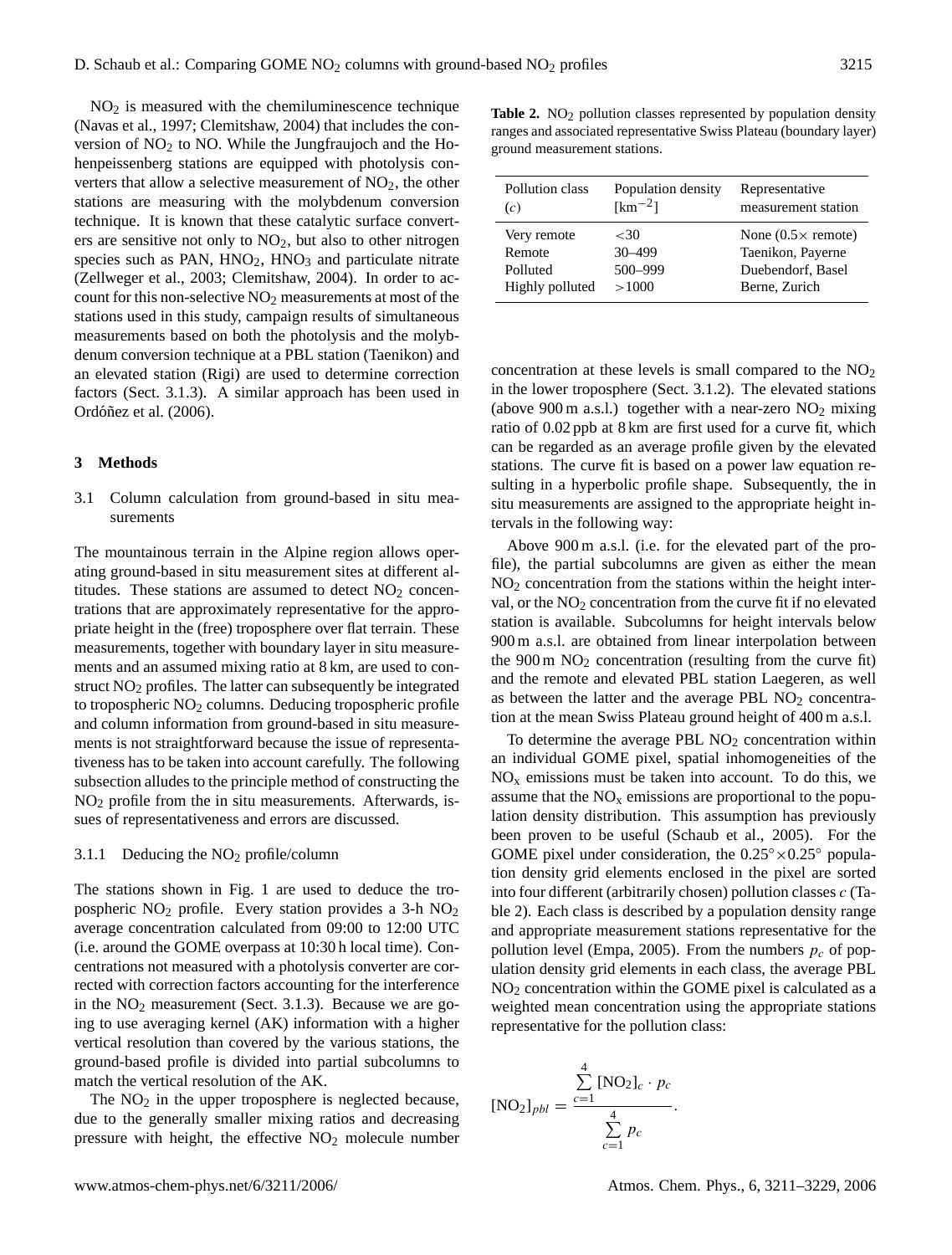Measurement gaps at the ground measurement sites occasionally prevent the use of all 15 stations from Fig. 1 for the NO<sup>2</sup> profile construction. On average, 13 stations are available for deducing a profile.

The ground-based columns described so far are derived for an NO<sup>2</sup> profile starting at ground-height (Swiss Plateau). The Alpine terrain is excluded as far as possible (Fig. 1). Nevertheless, the GOME pixels always cover a non-flat terrain in the present study area and the signal can be seen as a superposition of signals associated with columns of different vertical extension. To reproduce this in the groundbased columns, the topography of the Alpine Local Model (aLMo, operational numerical weather forecast model of MeteoSwiss) with a resolution of  $7 \text{ km} \times 7 \text{ km}$  is used to calculate a mean (or effective) surface height within the GOME pixel. The part of the ground-based NO<sub>2</sub> VTC located above this height is finally used as the representative ground-based column for the further comparison.

## 3.1.2 Representativity of the constructed profiles

The representativity of the profiles constructed by the method described in Sect. 3.1.1 for the true atmospheric  $NO<sub>2</sub>$  profile over Northern Switzerland may be limited as a consequence of the following:

- A) The vertical distribution of  $NO<sub>2</sub>$  within the PBL may not be well captured.
- B) Inhomogeneities of  $NO<sub>2</sub>$  over the size of a GOME pixel may not be well captured.
- C) Elevated stations may not be representative for the  $NO<sub>2</sub>$ at corresponding heights.

Here we shortly discuss each of these issues and their possible impact on the representativity of our constructed profile.

A) Vertical  $NO<sub>2</sub>$  distributions within the PBL are variable. For instance, Pisano et al. (1997) have shown  $NO<sub>2</sub>$  to be homogeneously distributed within the well-mixed convective boundary layer (CBL) in summer. On the other hand, Herwehe et al. (2000) modelled the boundary layer  $NO<sub>2</sub>$  vertical distribution and found that also within a summertime well-mixed boundary layer, the  $NO<sub>2</sub>$  can exhibit a strong decrease with height because the  $NO<sub>2</sub>$  lifetime can be shorter than the typical mixing time scale in the CBL (Spicer, 1982; Herwehe et al., 2000). Therefore, in situ measurements from an additional PBL station that is located on a mountain ridge about 250 m above the ground height of the Swiss Plateau (Laegeren, Fig. 1) are used (Sect. 3.1.1).

B) Due to the distances between the elevated stations (Fig. 1) and the relatively short chemical lifetime of  $NO<sub>2</sub>$  it is obvious that small-scale structures of the 3-dimensional NO<sup>2</sup> distribution in the free troposphere are difficult to catch by our comparison approach. Furthermore, neglecting the upper troposphere NO<sup>2</sup> above 8 km might not apply for columns affected by lightning or deep convection where  $NO<sub>2</sub>$  column enhancements of up to  $1.0\times10^{15}$  molec cm<sup>-2</sup> were reported (Boersma et al., 2005; Choi et al., 2005). However, such events occur only occasionally and are not expected during anticyclonic clear sky days. During such conditions, Ridley et al. (1998) conducted simultaneous flights measuring  $NO<sub>x</sub>$  profiles up to 5000 metres asl representative locally (flight patterns with sides of 15–20 km) and regionally (horizontal flight distances of around 200 km) and qualitatively described a good agreement between the two profiles. Although these measurements were carried out at lower latitudes (30° to 34° N), we suggest that the focus on anticyclonic conditions supports our assumption of the  $NO<sub>2</sub>$  being homogeneously distributed on clear sky high pressure days also in mid latitudes.

It can be expected that larger inhomogeneities occur under cloudy conditions when frontal transport takes place. However, such conditions can also lead to spatially extended air masses, which are relatively well-mixed (Schaub et al., 2005). We furthermore note the large GOME footprint, which averages over a large area. Finally, the averaging time window for the ground-based measurements from 09:00– 12:00 UTC to a certain extent averages out horizontal inhomogeneities.

C) Measurements from elevated stations may not be representative for the  $NO<sub>2</sub>$  at corresponding heights over flat terrain. It is known that, mainly during summertime convective conditions in the Alpine region, even high-alpine stations often detect pollution that reaches the site due to thermally induced upslope transport in the afternoon (Forrer et al., 2000; Lugauer et al., 2000; Nyeki et al., 2000; Zellweger et al., 2003). However, because of the GOME overpass around 10:30 h local time in the morning with an averaging time window for the ground-based in situ  $NO<sub>2</sub>$  measurements from 09:00–12:00 UTC, this is not expected to be a major issue for the present comparison. During the winter season, high-alpine sites have shown to be decoupled from the boundary layer during anticyclonic conditions, and thus representing the undisturbed free troposphere (Lugauer et al., 2000). Hence, we expect the high-alpine measurements taken during the GOME overpass time to be representative for free tropospheric  $NO<sub>2</sub>$  levels.

Stations located around 1000 m a.s.l., on the other hand, are affected by polluted air masses already before noon. Nevertheless, we suggest these stations to be representative. Three cases can be distinguished:

1) On clear sky summer days, the boundary layer height grows very fast and can reach heights of 1000 m above ground already before noon (Nyeki et al., 2000; Seibert et al., 2000). Because in Switzerland a station located at 1000 m a.s.l. lies around 500 m above the ground (Swiss Plateau) effectively, the site can be thought to represent the PBL NO<sub>2</sub> levels.

2) During wintertime, the PBL often does not reach a height of 500 m above ground (e.g. Seibert et al., 2000).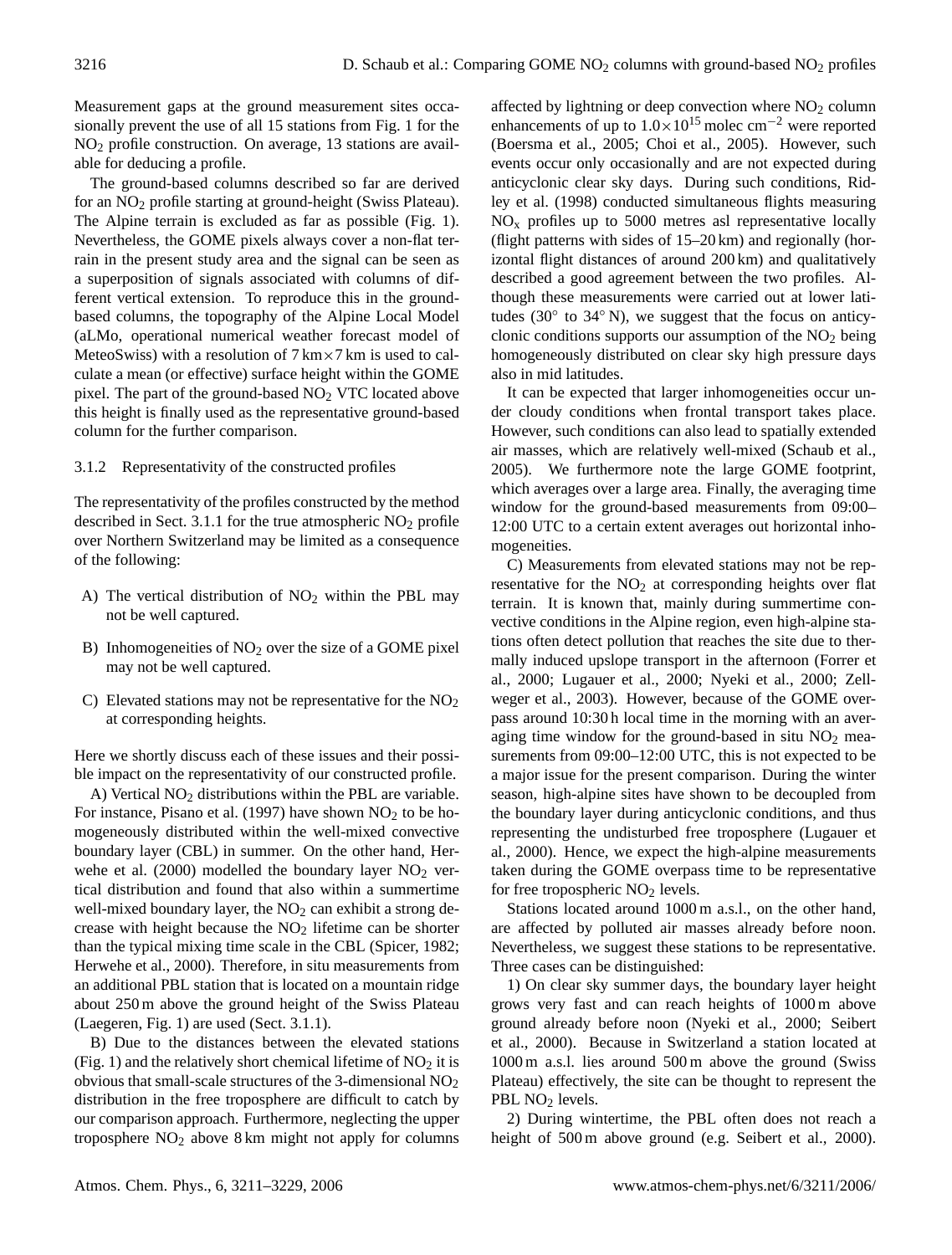In fact, the stations around 1000 m a.s.l. used in this study often measure low concentrations during clear sky winter days. Therefore, in winter, measurements at 1000 m a.s.l. are thought to be representative for free tropospheric  $NO<sub>2</sub>$  levels.

3) In spring, the upslope pollution transport could lead to pollution located above the PBL height over flat terrain, and one might argue that a station is no longer representative for the corresponding height level over the flat terrain. On the other hand, GOME measurements over the northern part of Switzerland should detect such events to a certain extent. The region is surrounded by mountainous areas with the Alps and the foothills of the Alps in the south/east and the Jura/Black Forest mountains in the north. Lugauer et al. (1998) argued that pollution once lifted can reside in the free troposphere. A measurement site affected by thermal upslope pollution transport can therefore be regarded to be representative for the "disturbed" free troposphere on a regional scale at least. Thus, with the five measurement sites around 1000 m a.s.l. and situated at five different locations within the region of interest and with different slope expositions and surroundings included in this study, the overall pollution situation should – on average – be captured. Nevertheless,  $NO<sub>2</sub>$  concentration differences between these five measurements are taken as a measure for inhomogeneities and thermally induced upslope transport (Sect. 3.1.4).

# 3.1.3 Interference in ground-based in situ  $NO<sub>2</sub>$  measurements

Ground measurement stations equipped with molybdenum converters overestimate the  $NO<sub>2</sub>$  concentration due to nonselective conversion of nitrogen species (Clemitshaw, 2004). Due to the complex chemistry of nitrogen species, the difference between the selective and the non-selective  $NO<sub>2</sub>$ measurement strongly depends on meteorological conditions and the distance of the station from major emission sources. Campaign results of two stations that simultaneously mea-<br>
3.1.4 Figure estimation sured with both the photolysis (selective  $NO<sub>2</sub>$  measurement) and the molybdenum conversion technique (non-selective NO<sup>2</sup> measurement) are used to compute a correction factor: a boundary layer station (Taenikon, 540 m a.s.l.) and an elevated site (Rigi, 1030 m a.s.l.) for the correction of measurements from boundary layer and elevated stations, respectively. The correction factor is calculated as

$$
cf = \frac{[NO_2]_{photolysis}}{[NO_2]_{molybdenum}}.
$$

The elevated stations at Jungfraujoch and Hohenpeissenberg are equipped with selective (photolysis) converters and are, therefore, not corrected. Due to the seasonal variation in the photochemical activity monthly averaged correction factors are calculated for  $NO<sub>2</sub>$  measurements from 09:00 to 12:00 UTC (Fig. 2).



the non-selective  $NO<sub>2</sub>$  concentrations measured from 09:00 to 12:00 UTC on clear sky major emission sources. for the elevated station Rigi (a) and the PBL station Taenikon (b). Fig. 2. Monthly mean ratios (and standard deviations) between NO<sub>2</sub> days with photolysis and with molybdenum conversion technique

#### 3.1.4 Error estimation for ground-based  $NO<sub>2</sub> VTCs$

This section discusses the main error sources in the groundbased columns and suggests a simple "worst case" error estimate.

1) The error due to the selected pollution classes for determining the average PBL  $NO<sub>2</sub>$  concentration (Sect. 3.1.1) is very small. This is because the weak impact due to changing pollution classes is further decreased by the use of an effective surface height at the GOME pixel location. The effective surface height does not reach down to the Swiss Plateau height. Based on different choices for the pollution classes, relative uncertainties in the resulting ground-based NO<sup>2</sup> VTCs of only a few percent are found. This error is very small compared to the other errors and is therefore neglected.

2) Errors in the vertical  $NO<sub>2</sub>$  distribution in the PBL, the representativity of elevated stations for the free troposphere,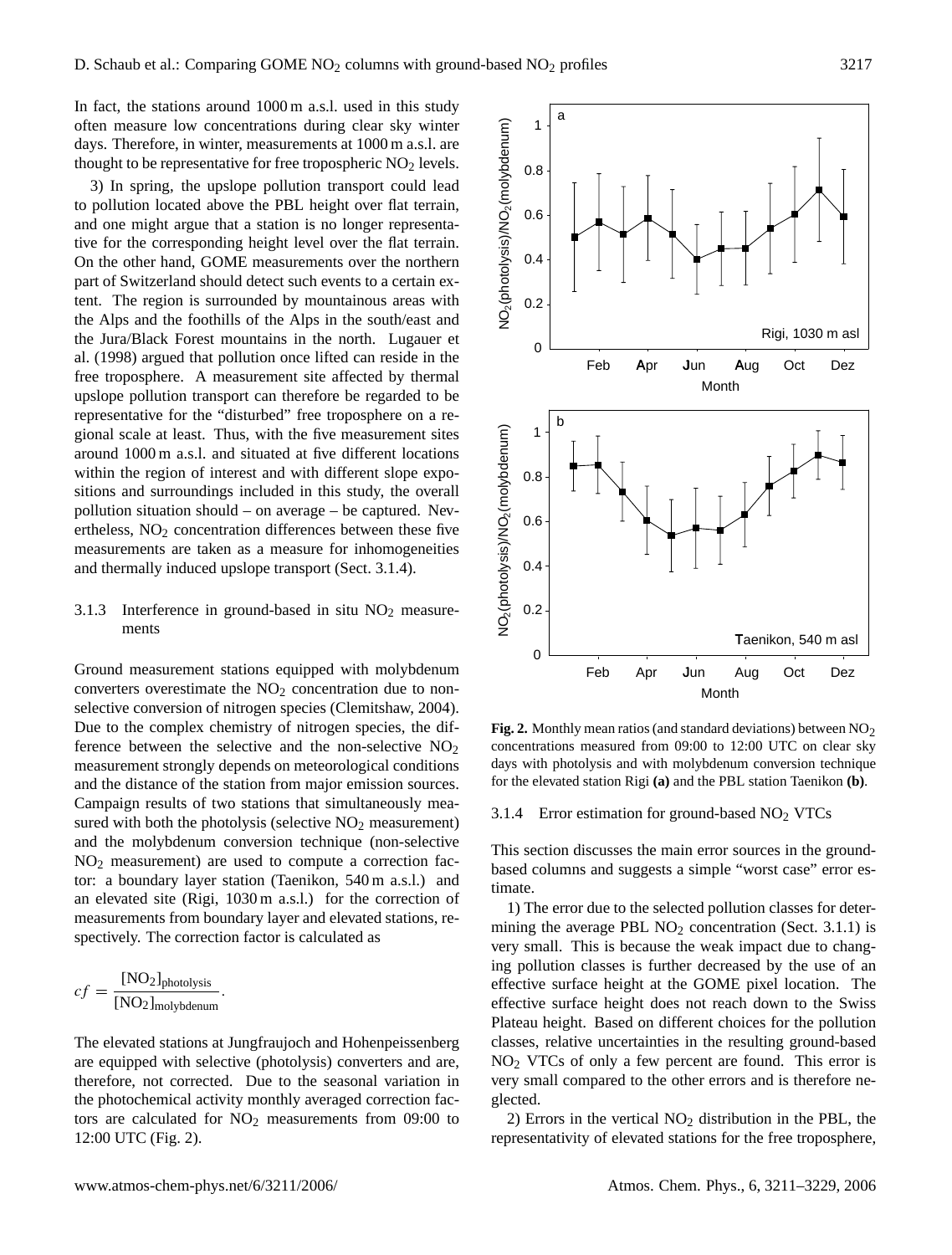and the assumption of horizontal homogeneity of  $NO<sub>2</sub>$  in the free troposphere as discussed in Sect. 3.1.2 can be thought to be a major error source for the estimated ground-based columns. A crude overall estimation of this error is based on the five measurement sites located at altitudes of between 920 m a.s.l. and 1205 m a.s.l. (Fig. 1). On the one hand, these sites strongly affect the NO<sub>2</sub> profile deduced from the ground stations. On the other hand, the stations are located in an altitude range of only 285 m. Therefore, the standard deviation of their  $NO<sub>2</sub>$  concentrations is taken as an indicator for horizontal inhomogeneities and the non-representativeness of certain stations due to, e.g., thermal upslope transport of pollution. The resulting uncertainty of the ground-based column is determined with a sensitivity test, where the five concentrations are enhanced simultaneously by the calculated standard deviation. This can be seen as a "worst case" scenario. The average resulting uncertainty is in the order of 20%, with an upper limit of approximately 50%.

3) Another significant error arises from the non-selective NO<sup>2</sup> measurement techniques used at most of the ground stations. Correction factors calculated for a selected station might not be representative for another station. Furthermore, meteorological conditions affect the correction factor, as indicated by the large standard deviations in the monthly correction factors (Fig. 2). For the error estimation, the change in the ground-based columns is calculated with monthly correction factors that are simultaneously changed by their standard deviations ("worst case" scenario). The average resulting error is in the order of 30%, with an upper limit of approximately 35%.

Finally, because dependence between these errors cannot be excluded, the error is assumed to be additive and is calculated as the sum of the two main error contributions, amounting to a conservative estimate of the average error of around 50%. This error will consist of both systematic error contributions – which will amount to a bias – and random contributions. The same holds for the GOME retrievals.

## 3.2 Space-borne to ground-based comparison methods

Following Palmer et al. (2001) and Boersma et al. (2004), the retrieved GOME  $NO<sub>2</sub> VTC (VTC<sub>GOME</sub>)$  is calculated as

$$
VTC_{\text{GOME}} = \frac{SCD_{\text{trop}}}{AMF_{\text{trop}}(x_a, b)} = \frac{SCD_{\text{trop}} \cdot \sum_l x_{a,l}}{\sum_l m_l(b) \cdot x_{a,l}}.
$$
 (1)

 $SCD_{\text{trop}}$  denotes the tropospheric slant column density, which is the difference between the total SCD resulting from fitting the reflectance spectrum measured from the satellite and a stratospheric SCD. For KNMI retrievals, the latter is determined by data assimilation of observed SCDs in a chemistry-transport model (Eskes, 2003).  $AMF_{\text{trop}}$  is the tropospheric air mass factor, which is defined as the ratio between SCD and VTC.  $x_{a,l}$  are the layer specific subcolumns from the a priori profile  $x_a$ , and  $m_l$  are the altitude-dependent scattering weights. The latter are calculated with a radiative transfer model and best estimates for forward model parameters b, describing surface albedo, cloud parameters (fraction, cloud top pressure) and GOME pixel surface pressure.

If independently measured tropospheric  $NO<sub>2</sub>$  profile information  $x_{ind}$  is available, there are different possibilities for comparison, each having its own meaning.

#### 3.2.1 First comparison approach

The straightforward first comparison approach (hereafter called first comparison) uses the independently measured NO<sup>2</sup> profiles that are directly integrated to tropospheric columns ( $VTC<sub>ind</sub>$ ):

$$
VTC_{\text{ind}} = \sum_{l} x_{\text{ind},l},\tag{2}
$$

with  $x_{ind}$  the ground-based NO<sub>2</sub> profile and *l* the tropospheric layers. The relative difference between the two columns with respect to the ground-based column is calculated as

$$
\Delta_0 = \frac{VTC_{\text{GOME}} - VTC_{\text{ind}}}{VTC_{\text{ind}}}
$$
  
=  $f(SCD_{\text{trop}}, m_l(b), x_a, x_{\text{ind}}).$  (3)

 $\Delta_0$  is a measure that will be comparable to other validation studies where, typically, relative differences are calculated with respect to the "true" columns.  $\Delta_0$  depends on all parameters affecting the retrieval and the ground-based column calculation, including differences in the shapes of the a priori profile  $x_a$  and the ground-based profile  $x_{ind}$ .

A second relative difference is calculated with respect to the GOME column (and the latter therefore being the denominator in Eq. 4):

$$
\Delta_1 = \frac{VTC_{\text{GOME}} - VTC_{\text{ind}}}{VTC_{\text{GOME}}} = f(SCD_{\text{trop}}, m_l(b), x_a, x_{\text{ind}}).
$$
\n(4)

The reason for defining  $\Delta_1$  will become obvious in the next section (where  $\Delta_1$  is further divided into two contributions).

#### 3.2.2 Second comparison approach

Eskes and Boersma (2003) applied the general formalism developed by Rodgers (2000) for the case of DOAS retrievals that are typically done for weak absorbers ( $\tau$ <1) and generally give column integrals of the concentration species only. The averaging kernel (AK) vector describes the relation between the true vertical distribution of a species and the retrieved vertical column. Multiplying the ground-based NO<sub>2</sub> profile with the AK yields  $VTC_{ind\_AK}$ :

$$
VTC_{\text{ind}\_\text{AK}} = \sum_{l} a_l(\mathbf{x}_a, \mathbf{b}) \cdot x_{\text{ind},l},\tag{5}
$$

with  $a_l$  the AK element for layer  $l$ . Following Boersma et al. (2004) the relative difference between  $VTC_{ind\_AK}$  and the GOME column is

$$
\Delta_2 = \frac{VTC_{\text{GOME}} - VTC_{\text{ind}\_\text{AK}}}{VTC_{\text{GOME}}} \n= f(SCD_{\text{trop}}, m_l(b), \mathbf{x}_{\text{ind}}).
$$
\n(6)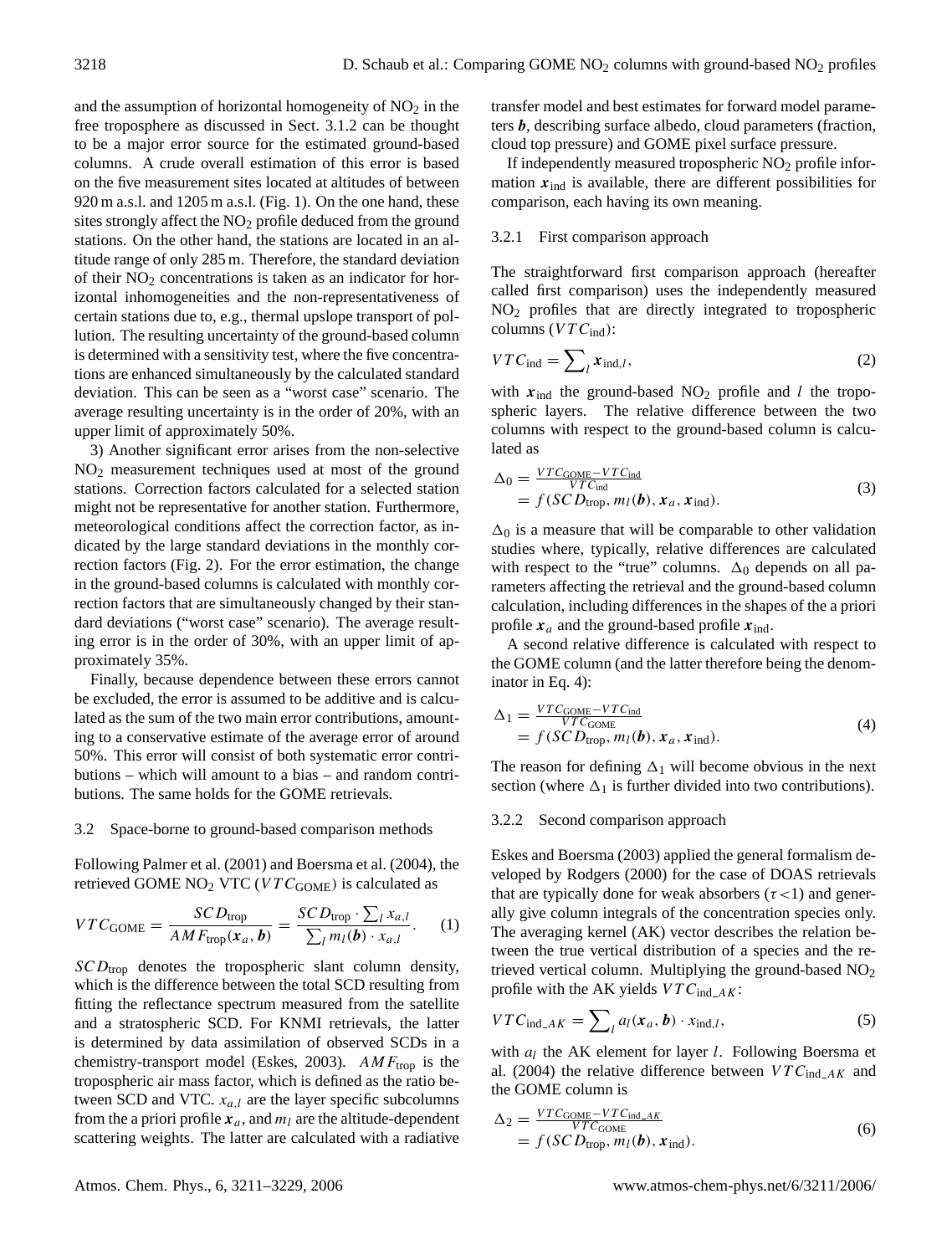6.0

8.0

a

Unlike  $\Delta_1$ ,  $\Delta_2$  is no longer influenced by the a priori NO<sub>2</sub> profile  $x_a$  (Eskes and Boersma, 2003). For the interpretation of the second comparison approach (hereafter called second comparison), it is helpful to reformulate Eq. (6). Following Eskes and Boersma (2003), the expression for  $a_l$  can be written as

$$
a_l = \frac{m_l(\boldsymbol{b})}{AM F_{\text{trop}}(\boldsymbol{x}_a, \boldsymbol{b})}.
$$
 (7)

Including Eqs.  $(1)$ ,  $(5)$  and  $(7)$  in Eq.  $(6)$  and reformulating yields

$$
\Delta_2 = \frac{SCD_{\text{trop}} - \sum_l m_l(\boldsymbol{b}) \cdot x_{\text{ind},l}}{SCD_{\text{trop}}} \n= f (SCD_{\text{trop}}, m_l(\boldsymbol{b}), \boldsymbol{x}_{\text{ind}}).
$$
\n(8)

Equation (8) demonstrates that the second comparison amounts to a comparison of slant column densities. Because the  $AMF_{\text{trop}}$  divides out, the a priori NO<sub>2</sub> profile  $x_a$ no longer contributes to  $\Delta_2$ . Further, the second term of the numerator in Eq. (8) indicates the slant column to be a linear sum of signal contributions from all individual layers, which is a valid approximation for weak absorbers (Eskes and Boersma, 2003; Boersma et al., 2004). Therefore, the above equation can be interpreted as how well the groundbased  $NO<sub>2</sub>$  profile together with the scattering weights  $m<sub>l</sub>$ can describe  $SCD_{\text{trop}}$ .

In the previous section, we introduced  $\Delta_1$ , which depends on all parameters affecting the comparison. Because the same denominator appears in both  $\Delta_1$  and  $\Delta_2$ , we can write

$$
\Delta_1 = \Delta_2 + \Delta_3. \tag{9}
$$

Therefore,  $\Delta_1$  can be split into two contributions:  $\Delta_3$  that depends on differences between the shapes of the a priori and the ground-based  $NO<sub>2</sub>$  profile, and  $\Delta<sub>2</sub>$  that is due to uncertainties in both the remaining retrieval parameters and the ground-based NO<sub>2</sub> profile. In the following,  $\Delta_1$  and  $\Delta_2$  are calculated from the first and the second comparison, respectively.  $\Delta_3$  is calculated as the difference between  $\Delta_1$  and  $\Delta$ <sub>2</sub>.

#### **4 Results for clear sky (anticyclonic) conditions**

## 4.1  $\sim$  NO<sub>2</sub> VTCs from ground-based in situ measurements

From 1997 to June 2003, ground-based  $NO<sub>2</sub> VTCs$  are calculated for 335 days with both clear sky conditions (MeteoSwiss, 1985) and GOME NO<sup>2</sup> VTC data above northern Switzerland (Fig. 1) available. Figure 3 shows two example NO<sup>2</sup> profiles deduced from ground-based in situ measurements for 3 December 1999 and for 22 July 2002. The December example shows a typical anticyclonic winter case where an inversion prevents vertical mixing and the  $NO<sub>2</sub>$  is concentrated in the narrow PBL. The more effective mixing in the July example and the reduced chemical lifetime of NO<sup>2</sup> during the warm season leads to a boundary layer

neight [km asl] height [km asl] 4.0 2.0 0 ground 2.0 0 1.0 3.0 4.0  $NO<sub>2</sub>$  [x 10<sup>11</sup> molecules cm<sup>-3</sup>] 8.0 b 22 July 2002 6.0 neight [km as] height [km asl] 4.0  $2<sub>0</sub>$ ground 0 2.0 0 1.0 3.0 4.0  $NO<sub>2</sub>$  [x 10<sup>10</sup> molecules cm<sup>-3</sup>]

**Fig. 3.** Example NO2 profiles for 3 December 1999 **(a)** and for 22 July 2002 **(b)**. Note the different x-axis. The two PBL values (filled and open black circles) are derived from the PBL ground and elevated stations in Fig. 1. The red data points are derived from the elevated stations located in Southern Germany and Switzerland (Fig. 1). Occasionally, measurement gaps prevent the use of all available measurement sites for the profile determination.

concentration being a factor of 10 lower than for the winter case.

Employing 12:00 UTC radio soundings from Payerne (Switzerland; e.g. Beyrich et al., 1998), PBL heights are calculated with the parcel method (Troen and Mahrt, 1986; Holtslag et al., 1990) and the Richardson number method (Vogelezang and Holtslag, 1996). With these PBL heights, the annual mean fractions of  $NO<sub>2</sub>$  located within and above the PBL are calculated to be 69% and 31%, respectively, for the ground-based  $NO<sub>2</sub>$  profiles reaching down to the Swiss Plateau height. For comparison, Martin et al. (2004) reported a summertime fraction of nearly 75% of the tropospheric

3 December 1999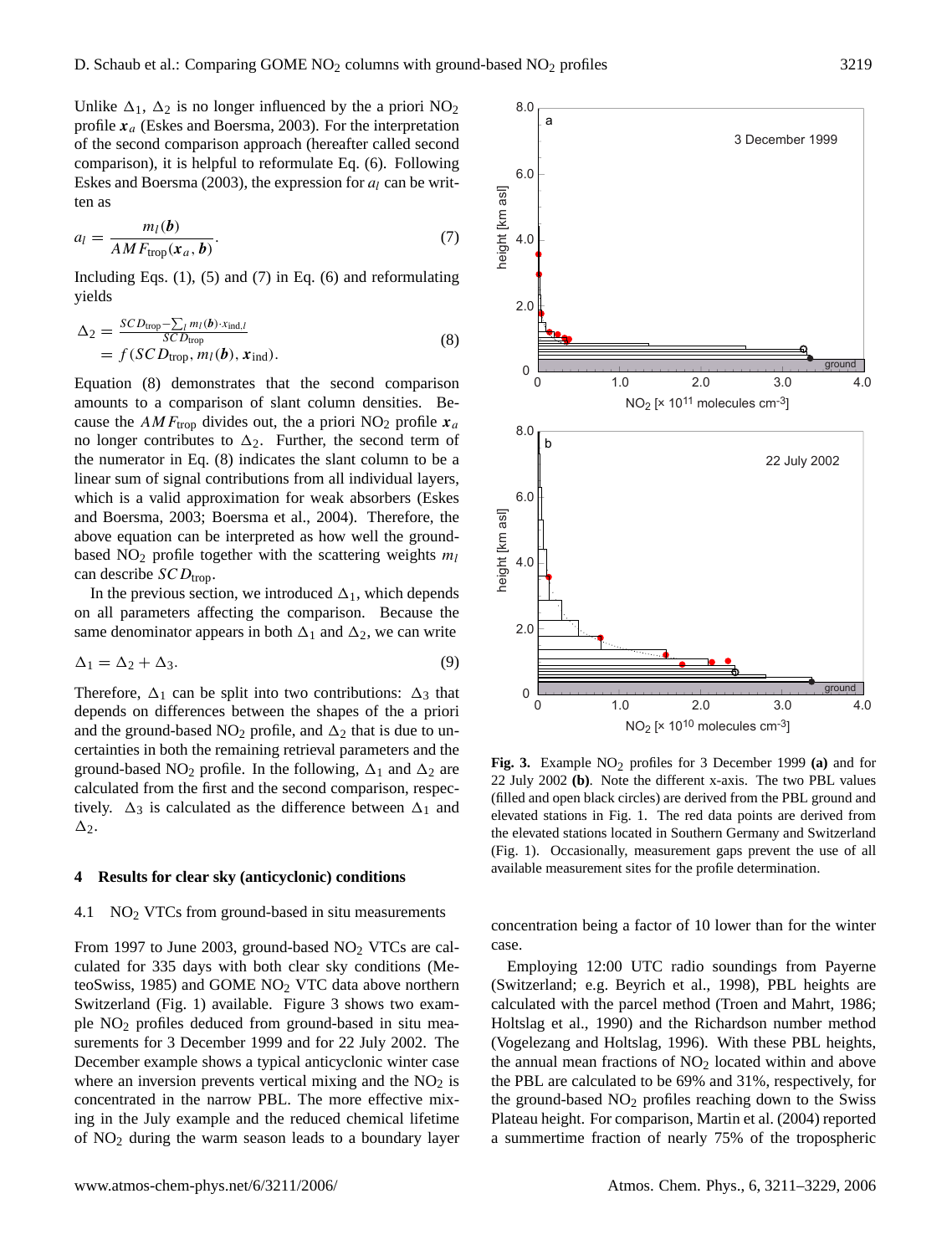Table 3. Fraction of NO<sub>2</sub> vertical column density (VTC) above and within the planetary boundary layer (PBL) calculated from the ground-based  $NO<sub>2</sub> VTC$  alone and multiplied with averaging kernel (AK) information. The whole ground-based  $NO<sub>2</sub>$  columns are considered (i.e. reaching down to the height of the Swiss Plateau).

|                             | Ground-based<br>NO <sub>2</sub> VTC | Ground-based<br>$NO2 VTC \times AK$ |
|-----------------------------|-------------------------------------|-------------------------------------|
| Fraction of $NO2$ above PBL | $31 \pm 14\%$                       | $55 \pm 16\%$                       |
| Fraction of PBL $NO2$       | $69 + 14%$                          | $45 \pm 16\%$                       |

NO<sub>2</sub> below 1500 m in Houston and Nashville, USA. Ordóñez et al. (2006) found an average  $NO<sub>2</sub>$  fraction below 1000 m in the northern Italy region of more than 80%. The reason for the lower PBL column fraction in the area of northern Switzerland and surroundings is the lower  $NO<sub>2</sub>$  pollution compared to northern Italy.

The GOME nadir UV-VIS sensor exhibits a higher sensitivity towards  $NO<sub>2</sub>$  located in higher atmospheric layers. To check the "satellite's view", the layer-specific  $NO<sub>2</sub>$  ( $x_{ind,l}$ ) is multiplied with the altitude-dependent scattering weight  $m_l$  to get the within/above PBL NO<sub>2</sub> SCDs as seen from satellite. Employing averaging kernel information and the  $AMF_{\text{trop}}$  and following Eq. (7) in Sect. 3.2.2 the NO<sub>2</sub> SCD above the PBL is

$$
SCD_{NO_{2\text{above PBL}}} = \sum_{\text{above PBL}} x_{\text{ind},l} \cdot m_l(\boldsymbol{b})
$$
  
=  $AMF_{\text{trop}} \cdot \sum_{\text{above PBL}} x_{\text{ind},l} \cdot a_l.$  (10)

Similarly the total tropospheric  $NO<sub>2</sub>$  SCD, the PBL  $NO<sub>2</sub>$ SCD and, subsequently, the fractions within and above the PBL are calculated. Table 3 indicates that, on average, 55% of the signal measured by the space-borne instrument in the present study area originates from above the PBL, although only 31% of the  $NO<sub>2</sub>$  resides there in reality. The PBL contribution is 45%. Because the following comparison employs the part of the ground-based profile located above the mean topography height within a GOME pixel, the importance of the PBL contribution is further reduced. This emphasises the importance of the elevated stations for the present comparison.

#### 4.2 Comparison for clear sky conditions

For the clear sky comparison between the GOME and the ground-based  $NO<sub>2</sub> VTCs$ , we have used the following criteria:

- **–** GOME pixel location above northern Switzerland (Fig. 1),
- **–** Alpine weather statistics parameters (MeteoSwiss, 1985) indicate anticyclonic conditions and the absence of clouds,
- **–** GOME pixel cloud fraction from FRESCO algorithm (Koelemeijer et al., 2001)  $\leq 0.1$ ,
- $-$  SCD<sub>trop</sub>/SCD $>$ 10%.

The last condition is enforced because for some cases unrealistically small GOME NO<sub>2</sub> VTCs are retrieved when the total SCD and the (assimilated) stratospheric SCD are very similar. For such cases, uncertainties in the stratospheric SCD generate a strong change in the tropospheric VTC, although the error of the stratospheric SCD is small and estimated to not exceed  $0.2 \times 10^{15}$  molec cm<sup>-2</sup> (Boersma et al., 2004). This criterion rejects 20 GOME pixels from the comparison.

Based on GOME NO<sub>2</sub> VTCs from 1997 to June 2003 and following the above conditions a data set of 157 clear sky columns is extracted for the subsequent comparison.

#### 4.2.1 First comparison

Figure 4a shows the scatter plot for the first comparison between  $VTC_{GOME}$  and  $VTC_{ind}$ . A weighted orthogonal regression is used instead of a simple linear regression, because both data sets are affected by errors (York, 1966). GOME NO<sup>2</sup> VTCs 1-sigma errors are taken from the TEMIS data file where, for each individual pixel, an error estimate is given (Boersma et al., 2004). The error assessment for each of the ground-based VTCs follows Sect. 3.1.4. Interestingly, the independently calculated error estimates for the two data sets are very similar: the mean GOME 1-sigma error and the mean ground-based VTC error are determined to be 56% and 49%, respectively. The slope and the intercept (with their standard deviations) are calculated to be 1.15  $(\pm 0.22)$ and  $-1.23$  ( $\pm 0.90$ ), respectively, with a correlation coefficient R=0.70. Although there is a good general agreement between the two column data sets, the regression indicates a tendency of small GOME columns slightly underestimating the corresponding ground-based columns. This is further discussed in Sect. 4.3.2.

The seasonal behaviour is very similar (Fig. 4b). The small summertime  $NO<sub>2</sub> VTCs$  mirror the shorter chemical lifetime of  $NO<sub>2</sub>$  during photochemically active summer days (Spicer, 1982; Warneck, 2000). Furthermore, both column data sets independently detect the largest  $NO<sub>2</sub> VTCs$  during the spring season. Moxim et al. (1996) simulated the global tropospheric chemistry of peroxyacetyl nitrate (PAN) and  $NO<sub>x</sub>$  and found regional  $NO<sub>x</sub>$  spring maxima in the lower troposphere of the northern hemisphere. This is consistent with Penkett and Brice (1986) who suggested the measured PAN maximum in spring to be due to the accumulation of precursor substances (such as  $NO<sub>x</sub>$ ) during the cold season and subsequent photochemistry in spring leading to enhanced photooxidants such as PAN and ozone. Note, however, that the latter studies focused on a larger region than middle Europe. Nevertheless, due to their vertical extension, the GOME columns investigated here could be affected by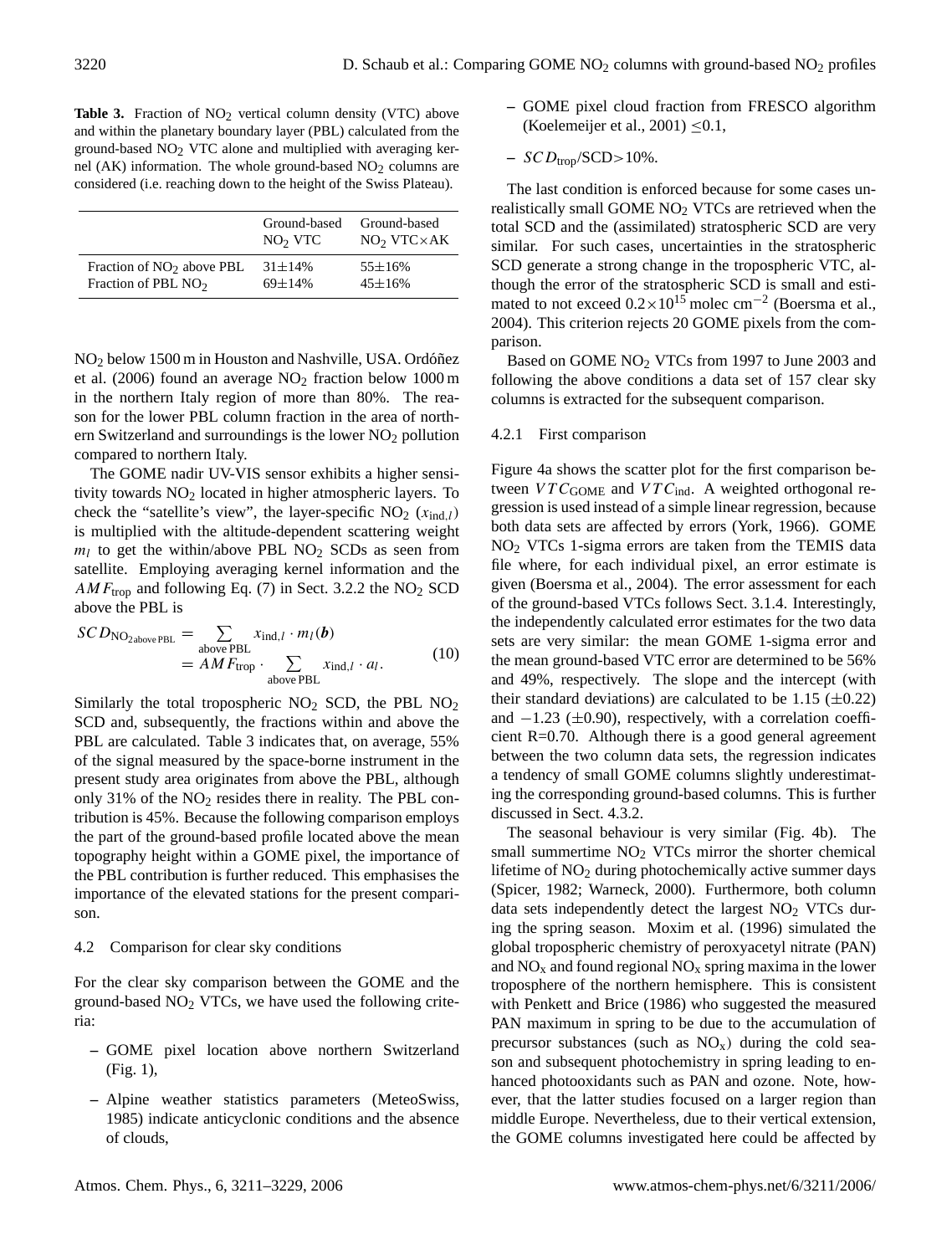air masses representative for a larger spatial scale similarly to elevated measurement sites in the Alpine region. At such sites, the  $NO<sub>2</sub>$  concentration also shows a spring maximum (Staehelin et al., 2000; BUWAL, 2004). The good agreement for the spring  $NO<sub>2</sub> VTCs$  can be seen as a crude validation of both  $NO<sub>2</sub>$  column data sets.

The qualitative comparison between the GOME  $NO<sub>2</sub>$ VTCs and the PBL  $NO<sub>2</sub>$  concentrations (derived following Sect. 3.1.1, Fig. 4c) shows that a proper comparison requires information on the vertical  $NO<sub>2</sub>$  distribution. As expected, the near-ground  $NO<sub>2</sub>$  concentrations are highest in winter, mainly due to near-ground inversions that often occur during this season. In summer, the near-ground  $NO<sub>2</sub>$  concentrations are lowest because of stronger photochemical activity and vertical mixing leading to dilution. The  $NO<sub>2</sub>$  VTC spring maximum is not mirrored in the average PBL  $NO<sub>2</sub>$  concentration.

#### 4.2.2 Second comparison

The second comparison is shown in Fig. 5. Again, a weighted orthogonal regression is calculated based on both the GOME  $NO<sub>2</sub> VTC$  1-sigma errors and the ground-based  $NO<sub>2</sub> VTC$ errors estimated following Sect. 3.1.4. The mean errors for both data sets are again similar, with a mean GOME 1-sigma error of 48% and a mean error for the ground-based VTCs of 45%. The resulting slope and intercept (with their standard deviations) are calculated to be 1.01 ( $\pm$ 0.16) and −0.83  $(\pm 0.70)$ , respectively, with a correlation coefficient R=0.74. The inclusion of AK information tends to improve the comparison. Nevertheless, the offset still gives evidence for small GOME columns slightly underestimating the corresponding ground-based columns.

It should, however, be noted that the orthogonal regression depends on the errors attributed to the data sets. These errors are estimates that also have their uncertainties. Tests performed with varying errors indicated somewhat changing results for slopes and offsets. However, independent from changes in the errors, the slopes of the orthogonal regression together with their standard deviations indicate, that the multiplication with the AK has a relatively weak impact. This is due to – on average – similar shapes of the a priori and the ground-based  $NO<sub>2</sub>$  profiles. Thus, the a priori profile shapes calculated with the CTM reproduce the tropospheric  $NO<sub>2</sub>$ distribution seen from the ground-based measurements well for clear sky cases. This can also be seen in the scatter plot between  $VTC_{ind}$  and  $VTC_{ind\_AK}$  (Fig. 6). Although the latter is slightly higher, the relatively small difference between the two columns can be attributed to the small difference in the two  $NO<sub>2</sub>$  profile shapes (it will be shown that this difference is much larger for cloudy cases). Martin et al. (2004) similarly found a good agreement between CTM NO<sub>2</sub> profiles and profile information from aircraft campaigns, although a different model was used to generate a priori profile shapes for the retrieval.



Fig. 4. Clear sky first comparison between GOME NO<sub>2</sub> and the (directly integrated) ground-based  $NO<sub>2</sub> VTCs$  including orthogonal regression output **(a)**. The same comparison showing the four seasons MAM, JJA, SON and DJF **(b)**. Qualitative comparison between GOME NO2 VTCs and PBL NO2 concentrations **(c)**.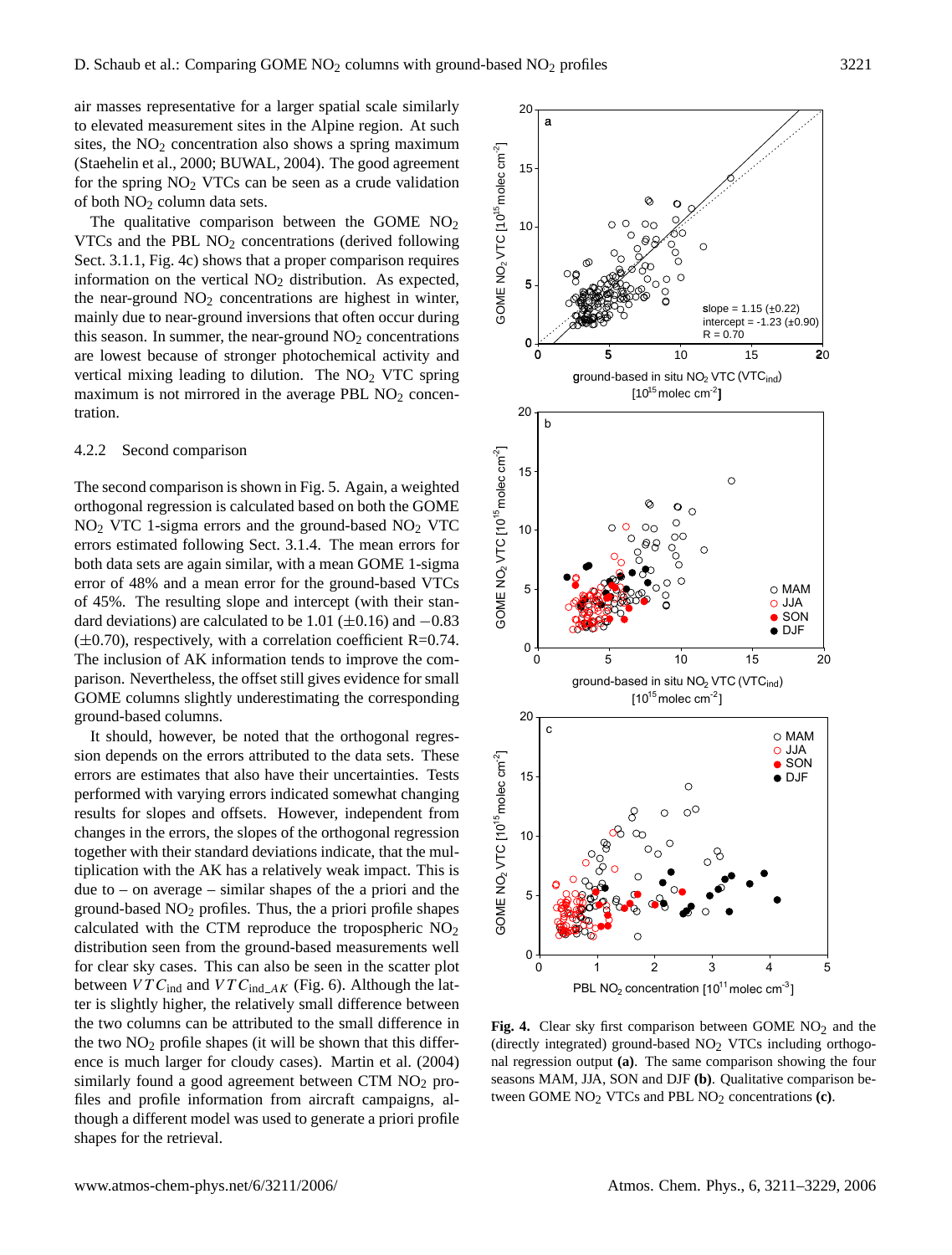

Fig. 5. Clear sky comparisons between GOME NO<sub>2</sub> VTCs and ground-based  $NO<sub>2</sub>$  columns with orthogonal regression output for the second comparison (ground-based profiles multiplied with the AK).

#### 4.3 Quantifying differences between the  $NO<sub>2</sub> VTCs$

In this section, relative differences between the two column data sets are analysed in more detail. The errors in both the GOME and the ground-based  $NO<sub>2</sub>$  columns are not taken into account. First, for the whole data set, the mean and median relative difference with respect to the ground-based columns  $(\Delta_0)$ , as well as the mean absolute difference between the columns is compared to results from other studies. This is followed by a detailed analysis of relative differences with respect to the GOME columns ( $\Delta_{1-3}$ , Sect. 3.2.2).

## 4.3.1 VTC differences relative to ground-based  $NO<sub>2</sub> VTCs$

For the whole clear sky column data set, the mean, standard deviation and median of  $\Delta_0$  are calculated to be  $-7\%$ , 40% and −13% (Table 4). The standard deviation suggests that the a priori estimates of 50% errors on clear sky GOME and ground-based columns are too conservative, and errors of the order of 30% would be more consistent with the intercomparison results. The mean  $\Delta_0$  indicates that on average, the GOME  $NO<sub>2</sub> VTCs$  are slightly smaller than the corresponding ground-based columns. This result is consistent with findings from other authors (Table 1) that found GOME columns being smaller than independently measured columns by 14% (Petritoli et al., 2004), 8% (Martin et al., 2004) and 3% (Heland et al., 2001). The mean and median absolute difference between GOME and the directly integrated ground-based columns  $(VTC<sub>ind</sub>)$  are  $0.51 \times 10^{15}$  molec cm<sup>-2</sup> (with a standard deviation of  $1.9 \times 10^{15}$  molec cm<sup>-2</sup>) and  $0.66 \times 10^{15}$  molec cm<sup>-2</sup>,



**Fig. 6.** Clear sky comparison between the directly integrated ground-based  $NO<sub>2</sub>$  column ( $VTC<sub>ind</sub>$ ) and the corresponding column after multiplication with the AK ( $VTC_{ind\_AK}$ ). Additionally, the resulting orthogonal regression calculation is shown.

which is comparable to the mean absolute difference of  $0.49 \times 10^{15}$  molec cm<sup>-2</sup> reported by Martin et al. (2004). Note, however, that there are also considerable differences between the Bremen, Harvard and KNMI/BIRA retrievals (van Noije et al., 2006).

4.3.2 VTC differences relative to GOME  $NO<sub>2</sub> VTCs$ : detailed analysis

Unlike  $\Delta_0$ ,  $\Delta_{1-3}$  are relative differences calculated with respect to the GOME columns. These differences allow splitting the total relative difference  $(\Delta_1)$  into two contributions,

- $-\Delta_2$ , which is due to errors in the ground-based NO<sub>2</sub> profile, retrieval errors such as the estimate of the stratospheric background and/or the scattering weights  $m_l$ (including estimated forward model parameters such as, e.g., surface albedo),
- $-\Delta_3$ , which depends on differences between the shapes of the a priori and the ground-based  $NO<sub>2</sub>$  profiles.

The mean, standard deviation and median of  $\Delta_{1-3}$  are calculated for the whole clear sky data set (157 cases) as well as for 3 subclasses equally proportioned: GOME  $NO<sub>2</sub> VTC < 3.5$ , 3.5–5.0 and >5.0×10<sup>15</sup> molec cm<sup>-2</sup> (Table 4). In the following, we allude to the means, because this allows to write  $\Delta_1$  as the sum of  $\Delta_2$  and  $\Delta_3$ .

For the whole clear sky data set, the mean  $\Delta_{1-3}$  are calculated to be  $-26\%$ ,  $-34\%$  and 8%, respectively. As  $\Delta_0$ before,  $\Delta_1$  indicates an underestimation of GOME with respect to the ground-based columns. The mean  $\Delta_2$  dominates over  $\Delta_3$  with the two contributions compensating each other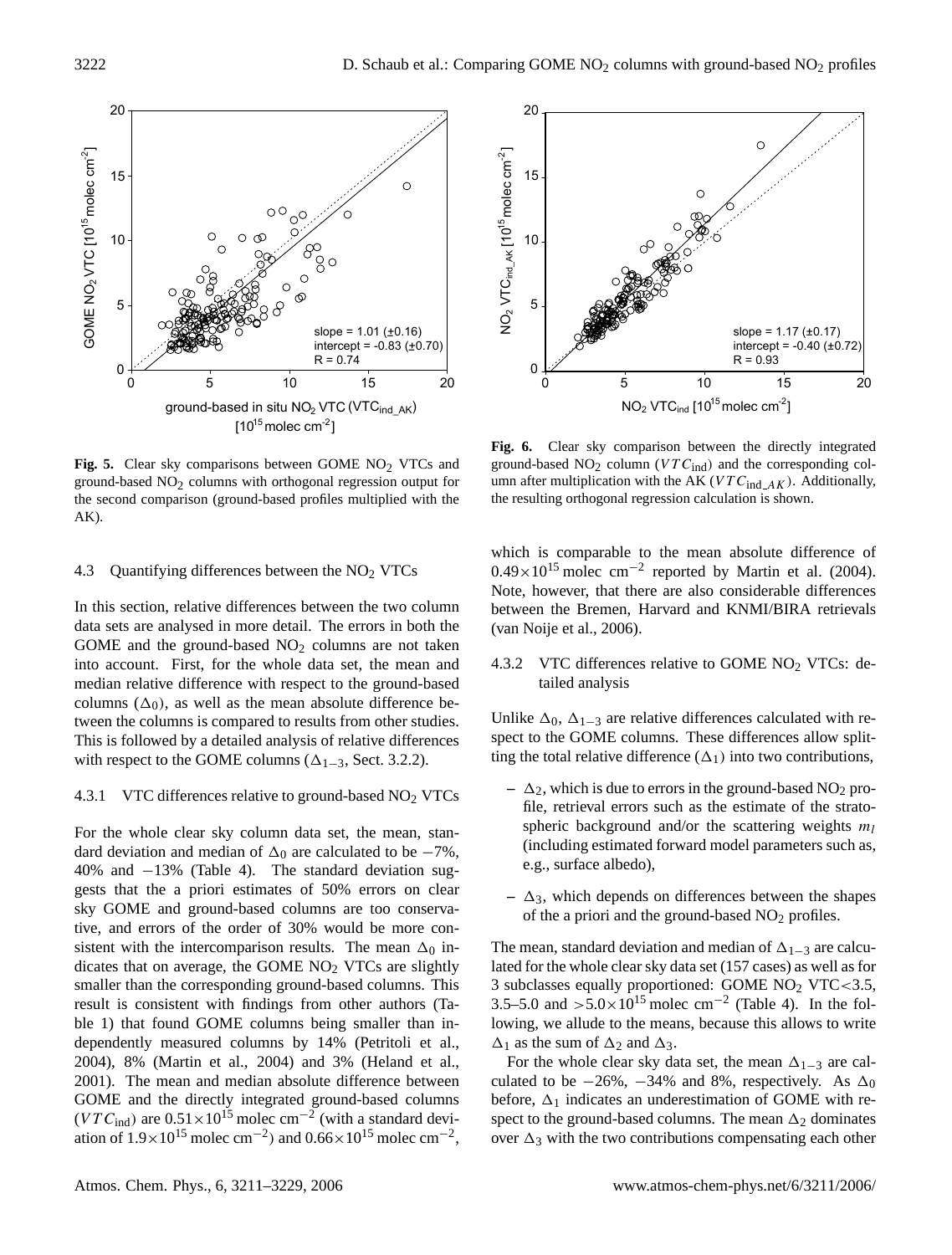**Table 4.** Mean, standard deviation and median of the relative differences  $\Delta_0$  and  $\Delta_{1-3}$  between GOME and ground-based NO<sub>2</sub> VTCs.  $\Delta_0$ is the relative difference calculated with respect to the ground-based columns and is, therefore, comparable to the quantities given in Table 1.  $\Delta_{1-3}$  are calculated with respect to the GOME columns. This allows to split the total relative difference ( $\Delta_1$ ) into two contributions: one that is due to differences in the shapes of the a priori and the ground-based  $NO<sub>2</sub>$  profile ( $\Delta_3$ ), and another that is due to the remaining retrieval parameters and uncertainties in the ground-based profile ( $\Delta_2$ ). For the subclass with GOME NO<sub>2</sub> VTCs<3.5×10<sup>15</sup> molec cm<sup>-2</sup> a second scenario is calculated with ground-based NO<sub>2</sub> columns deduced from ground-based in situ measurements averaged from 06:00–09:00 UTC (instead of 09:00–12:00 UTC).

|                                                                 |     |      | $\Delta_0$ (%) |        |       | $\Delta_1$ (%) |        |       | $\Delta_2$ (%) |        |      | $\Delta_3$ (%) |              |
|-----------------------------------------------------------------|-----|------|----------------|--------|-------|----------------|--------|-------|----------------|--------|------|----------------|--------------|
| GOME $NO2$<br>VTC classes<br>$(x10^{15} \text{ molec cm}^{-2})$ | n   | mean | std. dev.      | median | mean  | std. dev.      | median | mean  | std. dev.      | median | mean | std. dev.      | median       |
| all                                                             | 157 | $-7$ | 40             | $-13$  | $-26$ | 49             | $-15$  | $-34$ | 48             | $-27$  | 8    | 20             | $\mathbf Q$  |
| > 5.0                                                           | 52  |      |                |        |       | 31             | 8      | $-5$  | 35             | $-4$   | 12   | 16             | 13           |
| $3.5 - 5.0$                                                     | 53  |      |                |        | $-22$ | 44             | $-14$  | $-30$ | 41             | $-24$  | 8    | 23             | 8            |
| < 3.5                                                           | 52  |      |                |        | $-61$ | 44             | $-66$  | $-65$ | 48             | $-61$  | 4    | 21             |              |
| $<$ 3.5 (06:00–09:00 UTC)                                       | 52  |      |                |        | $-42$ | 45             | $-38$  | $-49$ | 50             | $-37$  |      | 19             | $\mathbf{z}$ |

to a certain extent. As  $\Delta_2$  is independent of a priori profile errors in the retrieval, the large contribution indicates that the ground-based  $NO<sub>2</sub>$  profiles together with the scattering weights are, on average, higher than  $SCD_{trop}$ . The small contribution from  $\Delta_3$  on the total  $\Delta_1$  can be attributed to similar shapes of the a priori and the ground-based  $NO<sub>2</sub>$ profiles. This is consistent with the relatively weak impact after inclusion of AK information as discussed in the previous section. The positive value of  $\Delta_3$  indicates that the TM4 a priori NO<sup>2</sup> profile shapes are, on average, slightly biased towards higher NO<sub>2</sub> abundances at lower altitudes or smaller NO<sup>2</sup> abundances at higher altitudes. I.e., TM4 profiles tend to peak more towards the surface than the observed profiles.

For the subclass with GOME  $NO<sub>2</sub>$ VTCs>5.0×10<sup>15</sup> molec cm<sup>-2</sup>, the mean  $\Delta_{1-3}$  are calculated to be 7%, −5% and 12%, respectively. Thus, for this data subset, the positive  $\Delta_1$  is consistent with GOME columns that are on average exceeding the ground-based columns. This explains the steeper slope for the first comparison (Fig. 4a). The small  $\Delta_2$  of −5% indicates that the ground-based NO<sub>2</sub> profiles together with the scattering weights reliably reproduce  $SCD_{\text{trop}}$ . The remaining  $\Delta_3$ of 12% shows that differences in the two  $NO<sub>2</sub>$  profile shapes play a major role for this data subset. Therefore, the multiplication of the ground-based profiles with the AK has a larger impact in this data subset and explains to large parts the changing slope between the first and the second comparison (Figs. 4a and 5). The positive value again indicates TM4 a priori  $NO<sub>2</sub>$  profile shapes that are, on average, biased towards higher NO<sub>2</sub> abundances at lower altitudes or smaller  $NO<sub>2</sub>$  abundances at higher altitudes. The reasons for that are manifold and could be uncertainties in the  $NO<sub>x</sub>$  emission inventories, uncertainties arising from the CTM, uncertainties in the meteorological fields (e.g. an underestimation of vertical transport in the alpine region), but also errors in the ground-based  $NO<sub>2</sub>$  profile. Which of the uncertainties is dominant is not clear.

For the subclasses with GOME  $NO<sub>2</sub>$  VTCs between 3.5 and  $5.0 \times 10^{15}$  molec cm<sup>-2</sup> and  $\lt 3.5 \times 10^{15}$  molec cm<sup>-2</sup>,  $\Delta_{1-3}$  are calculated to be  $-22\%$ ,  $-30\%$  and 8% and  $-61\%$ , −65% and 4%, respectively (Table 4). Thus, for lower GOME  $NO<sub>2</sub>$  column values,

- $\Delta_1$  is increasing with GOME columns underestimating the ground-based columns,
- $-\Delta_2$  is increasing as well, indicating that  $SCD_{\text{trop}}$  underestimates the slant column given by the ground-based profile together with the scattering weights,
- **–** the profile shapes are more similar than for situations with high GOME NO<sub>2</sub> column values.

The increasing  $\Delta_1$  towards smaller GOME columns is mainly explained by  $\Delta_2$ . This is the main reason for the offsets found in the orthogonal regression calculations (Figs. 4a and 5). Therefore,  $\Delta_1$  can no longer be explained by different NO<sub>2</sub> profile shapes, but by uncertainties in the groundbased NO<sub>2</sub> profiles, retrieval errors such as the estimate of the stratospheric background and/or the scattering weights.

Smaller  $NO<sub>2</sub>$  columns in both data sets often occur in the summer season (Fig. 4b). Therefore, one might argue that the increase in  $\Delta_2$  towards smaller columns is mainly due to thermal upslope transport of  $NO<sub>2</sub>$  that leads to a systematic overestimation of the  $NO<sub>2</sub>$  located at elevated levels in the ground-based profiles. To check this, we changed the averaging time window (for calculating the average  $NO<sub>2</sub>$ concentration for the ground stations; see Sect. 3.1.1) from 09:00–12:00 to 06:00–09:00 UTC. For this time window, the influence from thermal upslope transport at the elevated stations can be expected to be small. For GOME  $NO<sub>2</sub>$ VTCs<3.5×10<sup>15</sup> molec cm<sup>-2</sup> the resulting  $\Delta_{1-3}$  are -42%, −49% and 7%, respectively (Table 4). Although  $\Delta_1$  and  $\Delta_2$ now indicate a smaller relative difference between the column data sets, thermal upslope transport of pollution only explains 1/3 (1/2 if the median is considered) of the relative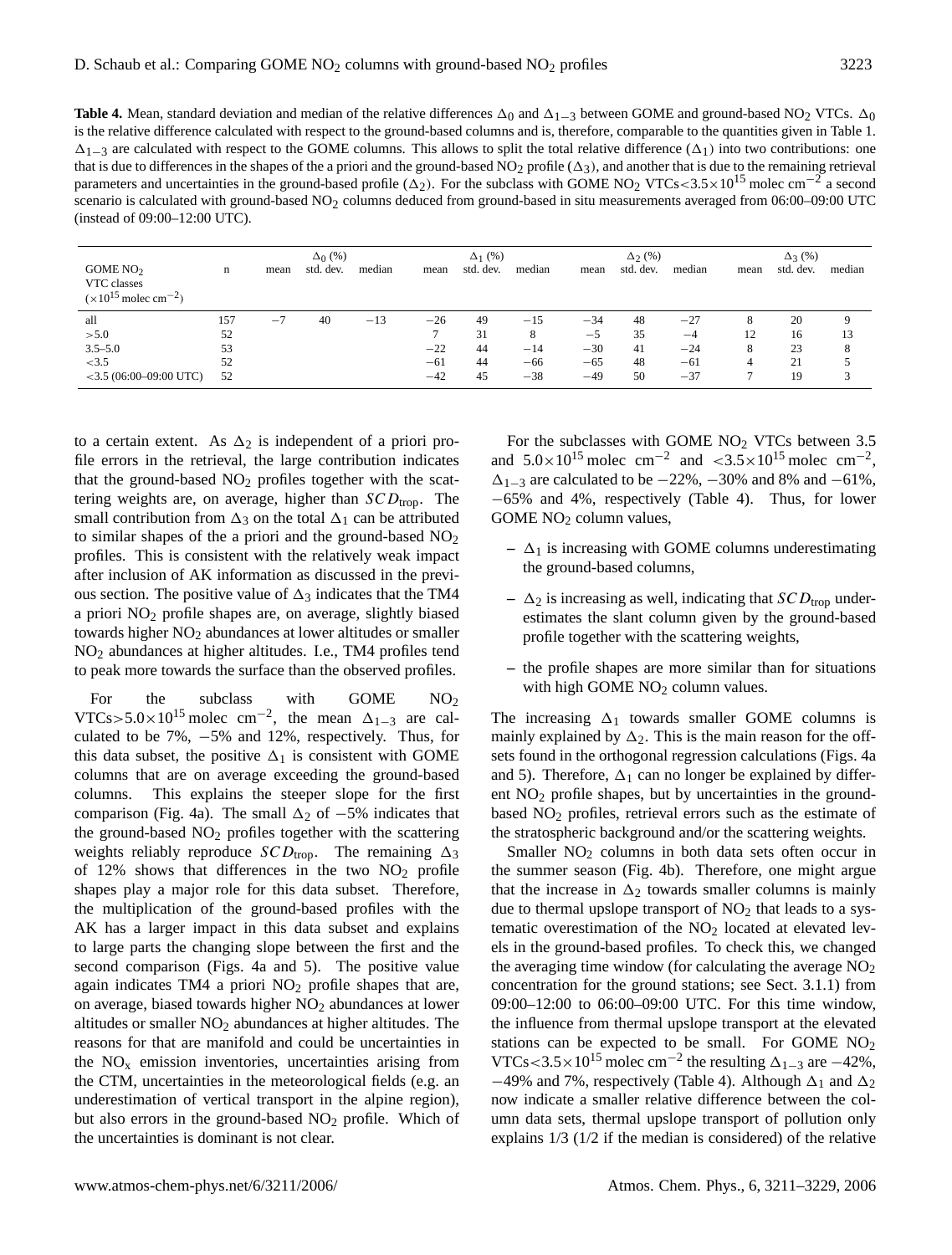difference. It therefore seems likely that, towards smaller NO<sup>2</sup> columns, GOME retrievals over the study area indeed underestimate the true  $NO<sub>2</sub>$  column. This would be consistent with some unrealistically small GOME  $NO<sub>2</sub> VTCs$ that have been found (and that have been excluded from the comparison by the criterion  $SCD_{\text{trop}}/SCD$ , as pointed out at the beginning of Sect. 4.2). For instance, the smallest clear sky GOME column of  $0.05 \times 10^{15}$  molec cm<sup>-2</sup> was detected over an area covering the most polluted part of the Swiss Plateau including the largest Swiss cities Zurich and Basel. The total and the stratospheric SCD are very similar in this case  $(7.74 \times 10^{15} \text{ molec cm}^{-2} \text{ and } 7.71 \times 10^{15} \text{ molec cm}^{-2})$ , respectively), and uncertainty in the latter can at least partially explain the small GOME  $NO<sub>2</sub> VTC$  value.

The investigation described above should be refined further in the future. Particularly for cases with  $\Delta_2$  explaining the major part of  $\Delta_1$ , independent knowledge of nonprofile retrieval parameters, such as surface albedo, would shed further light on the reason for column differences. The results presented here should be seen as tendencies, because averaged differences with large standard deviations are discussed. This means that for single day-to-day cases, parameters such as the a priori  $NO<sub>2</sub>$  profile shape can have a much larger (but also lower) impact than averaged over the whole data set. Moreover, the investigated GOME pixels exhibit a large extension always detecting a somewhat changing mix of remote and polluted areas in the study area. For future work with smaller pixels from SCIAMACHY  $(60 \times 30 \text{ km}^2)$ or the Ozone Monitoring Instrument (OMI,  $13 \times 24 \text{ km}^2$ ), the pixel-to-pixel NO<sup>2</sup> VTC differences can be expected to be much larger with remote and polluted pixels lying close to each other and probably being retrieved with similar or even the same a priori profile shapes (due to significant spatial undersampling with coarser resolved CTMs). We would therefore expect that the tendencies found in the present study will come out clearer for satellite pixels with a lower extension.

## **5 Results for cloudy conditions**

A detailed comparison for cloudy GOME pixels has so far not been carried out. The potential retrieval errors under cloudy conditions can, however, be thought to be much larger than for clear sky conditions. This is mainly due to inaccurate knowledge of cloud characteristics (e.g. cloud top height, cloud fraction, optical thickness) and difficulties in the radiative transfer modelling (multiple scattering). For the comparison under cloudy conditions the following has to be fulfilled:

- **–** GOME pixel location above northern Switzerland (Fig. 1),
- **–** GOME pixel cloud fraction from FRESCO (Koelemeijer et al., 2001)  $\geq$  0.75,
- $-$  SCD<sub>trop</sub>/SCD>10%.

Figure 7a shows the first and the second comparison between the GOME and the ground-based  $NO<sub>2</sub> VTCs$  for 76 cloudy cases. Obviously, there are a number of cases with a very poor agreement, with GOME columns being up to a factor of 20 higher than the ground-based columns. The reason for the strong disagreement for these cases is discussed qualitatively at the example of the most extreme case on 17 February 2001.

Based on GOME NO<sup>2</sup> measurements, Schaub et al. (2005) have shown that, during 16 and 17 February 2001, frontal activity over Central Europe caused vertical transport of polluted near-ground air masses to up to approximately 4000 m a.s.l. No lightning activity was detected during that episode [\(http://www.wetterzentrale.de/topkarten/](http://www.wetterzentrale.de/topkarten/tkbeoblar.htm) [tkbeoblar.htm\)](http://www.wetterzentrale.de/topkarten/tkbeoblar.htm), but the vertical transport led to a significant amount of NO<sup>2</sup> being located within and above a dense cloud cover with a top height of approximately 700 hPa. Because of the high sensitivity of the space-borne instrument above reflecting clouds, this is consistent with a large  $SCD<sub>trop</sub>$  of  $57 \times 10^{15}$  molec cm<sup>-2</sup> (which is nearly 90% of the total SCD of  $64 \times 10^{15}$  molec cm<sup>-2</sup>) given by the KNMI/BIRA data set. From this, an unrealistically high GOME NO<sub>2</sub> VTC value of  $489.5 \times 10^{15}$  molec cm<sup>-2</sup> is retrieved.

The corresponding ground-based NO<sub>2</sub> VTCs are calculated to be  $22.4 \times 10^{15}$  molec cm<sup>-2</sup> (directly integrated) and  $38.3 \times 10^{15}$  molec cm<sup>-2</sup> (AK included). The strong disagreement between the latter and the GOME column indicates that the ground-based profile together with the scattering weights is much smaller than  $SCD_{\text{trop}}$ . Thus, two main reasons could explain the strong disagreement: on the one hand, the scattering weights could be wrong due to errors in the radiative transfer modelling resulting from uncertainties in the cloud parameters. It has been mentioned in Sect. 2.1 that errors induced by uncertainties in the cloud top height are increasing for situations with enhanced  $NO<sub>2</sub>$  concentrations close to the cloud top height (which is the case here). On the other hand, the disagreement can just as well be attributed to the ground-based profile: first, no  $NO<sub>2</sub>$  measurements from the high-alpine site Jungfraujoch are available for this episode (such data gaps can be neglected when calculating a clear sky column with typically very low  $NO<sub>2</sub>$  concentrations at Jungfraujoch; however, they become important when polluted air masses reach the station and the latter additionally being located above a reflecting cloud cover). Second, the peak  $NO<sub>2</sub>$  concentrations measured at the ground stations occurred rather in the evening of the 17 February, and not during the time of the GOME overpass. This shows that the assumption of a homogeneous  $NO<sub>2</sub>$  distribution at elevated levels may not be valid for this case.

Therefore, a new scenario is calculated based on the following assumptions: a) the Jungfraujoch station measures the same  $NO<sub>2</sub>$  concentration as the Zugspitze station, and b) every ground station contributes to the groundbased column with its maximum  $NO<sub>2</sub>$  concentration measured during the frontal passage (i.e. during 17 and the first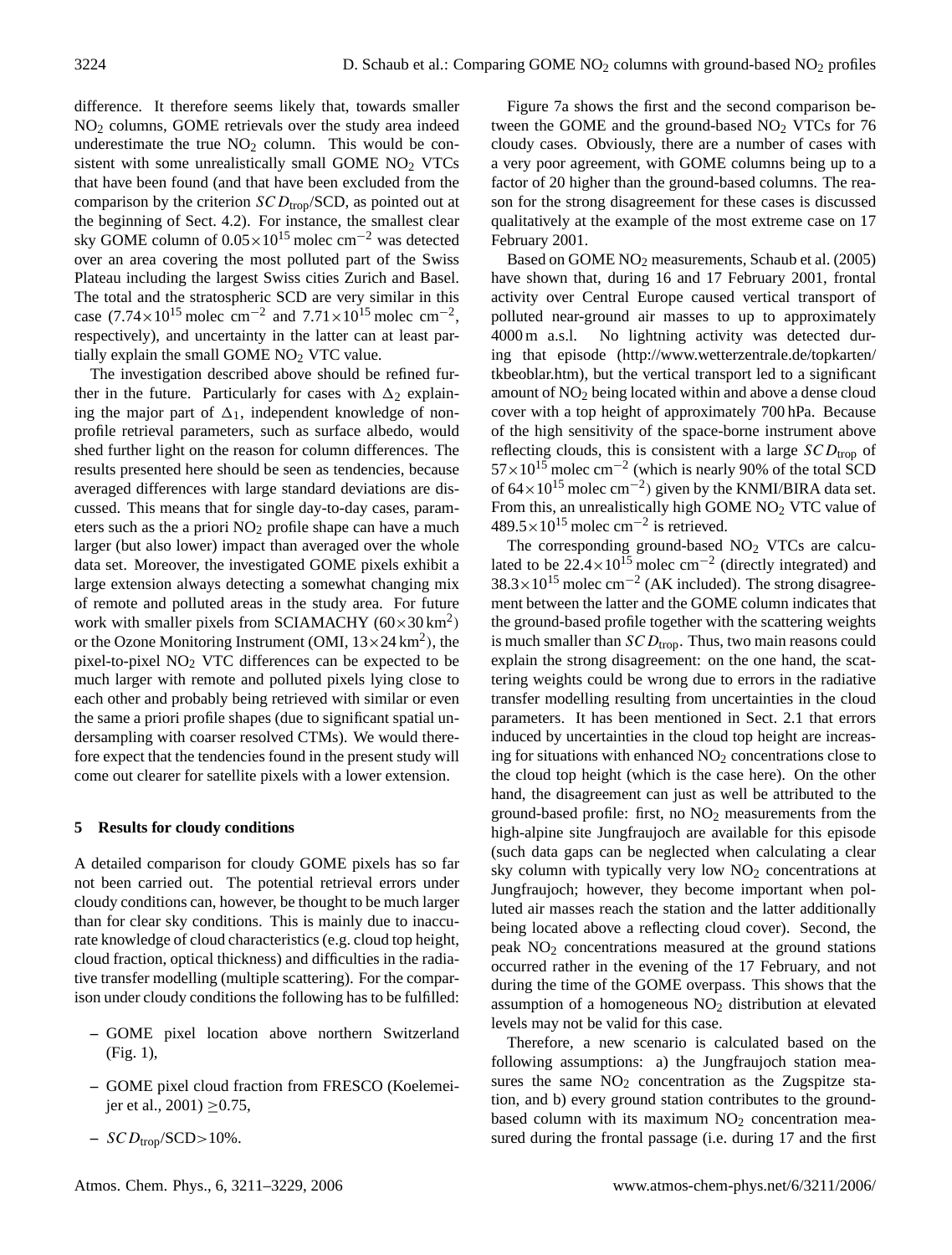

**Fig. 7.** First and second comparison for cloudy conditions (note the unrealistically high columns that can be retrieved under such conditions) (a). Relative difference  $(\Delta_0)$  between GOME and groundbased NO<sub>2</sub> VTCs (VTC<sub>ind</sub>) as a function of fraction of  $SCD_{trop}$ on the total SCD **(b)**.

half of 18 February). This yields ground-based columns of  $46.7 \times 10^{15}$  molec cm<sup>-2</sup> (directly integrated,  $VTC_{\text{ind}}$ ) and  $304.8 \times 10^{15}$  molec cm<sup>-2</sup> after multiplication with the AK  $(VTC_{ind\_AK}).$ 

 $VTC_{ind}$  still strongly underestimates the GOME NO<sub>2</sub> VTC, although the lower ground stations contributed with high concentrations in the order of 30 ppb to the column. Remarkably, for this new scenario,  $VTC_{ind\_AK}$  results in a value that is at least of the same order as the GOME column of  $489.5 \times 10^{15}$  molec cm<sup>-2</sup>. The distinct change in the ground-based columns after multiplication with the AK indicates that the shapes of the ground-based and the a priori NO<sup>2</sup> profile are strongly differing. The increase of the column after multiplication with the AK is consistent with



Fig. 8. First comparison between GOME NO<sub>2</sub> VTCs and tropospheric columns derived from ground-based in situ measurements **(a)** and second comparison after multiplying the groundbased profile with the averaging kernel **(b)** together with orthogonal regression output for cloudy conditions. Columns with  $SCD_{trop}/SCD$  > 50% are rejected.

a TM4 a priori  $NO<sub>2</sub>$  profile shape that is biased towards higher  $NO<sub>2</sub>$  abundances at lower altitudes or smaller  $NO<sub>2</sub>$ abundances at higher altitudes. The latter point gives evidence for the following additional explanation of the large GOME column during this episode (besides uncertain cloud parameters): the frontal transport event results in complex air mass mixing together with horizontal and vertical movement which may not be properly reproduced by the coarsely resolved global CTM. The CTM might therefore calculate an a priori  $NO<sub>2</sub>$  profile that underestimates the enhanced  $NO<sub>2</sub>$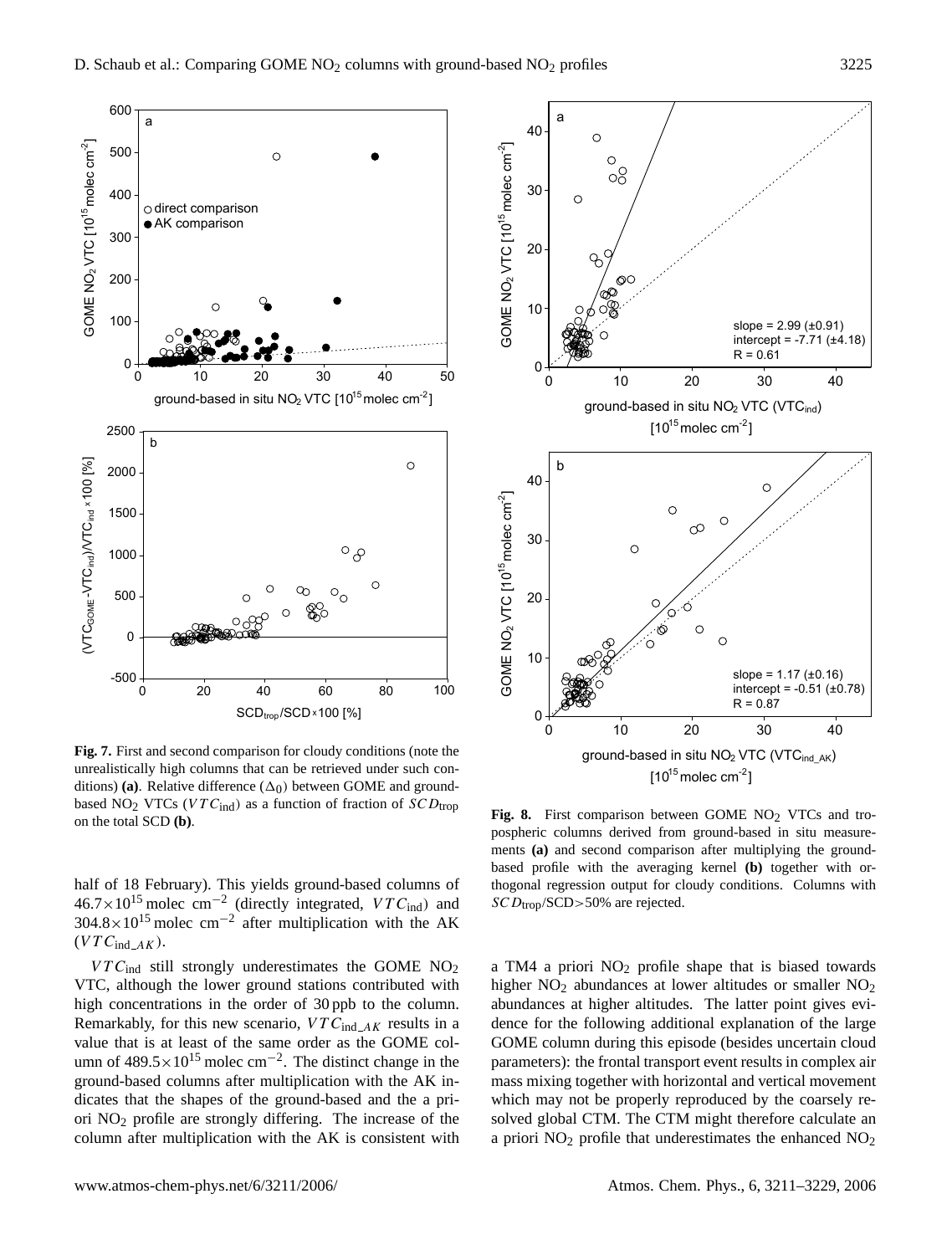

Fig. 9. Directly integrated ground-based NO<sub>2</sub> column  $(VTC_{ind})$  and the corresponding column multiplied with the AK ( $VTC_{ind\_AK}$ ) for cloudy conditions.

amount within and above the clouds. This further leads to an underestimation of the  $AMF_{\text{trop}}$ . The latter, together with the very high  $SCD_{\text{trop}}$  value, results in a strong overestimation of the  $NO<sub>2</sub> VTC$ . The AK convoluted surface measurement, however, shows a reasonable agreement with the GOME retrieval. This indicates the GOME measurement to be consistent within error bars with the ground-based column amount for this special case.

It becomes obvious from Fig. 7a, that there are other cases with very high GOME  $NO<sub>2</sub> VTC$  values that, also after multiplication with the AK, do not agree with the ground-based columns. These cases are similar to the case from 17 February 2001 described above. Figure 7b shows that the  $\Delta_0$  between the GOME NO<sub>2</sub> VTCs and the corresponding groundbased columns are increasing for increasing  $SCD_{\text{trop}}/SCD$ ratios. This indicates that (frontal) transport events that lead to  $NO<sub>2</sub>$  pollution at elevated levels, and thus high  $SCD<sub>tron</sub>$ values, are difficult to handle for both the retrieval but also for the comparison with ground-based  $NO<sub>2</sub>$  profiles (due to representativity errors in the latter).

For the further investigation, the most extreme cases with  $SCD_{\text{trop}}$ /SCD>50% are rejected from the data set. This  $SCD_{\text{trop}}/SCD$  criterion is chosen arbitrarily. For the first comparison of the remaining 60 cases (Fig. 8a), the orthogonal regression calculates a slope of 2.99  $(\pm 0.91)$ , an intercept of  $-7.71$  ( $\pm$ 4.18) and a correlation coefficient R=0.61. In consistency with a mean  $\Delta_0$  of 60% (with a standard deviation of 118%) this indicates GOME columns on average clearly overestimating the ground-based columns. The second comparison leads to a much better agreement for the average of the cloudy cases (Fig. 8b) with slope, intercept and correlation coefficient changing to 1.17 ( $\pm$ 0.16),  $-0.51$ 

 $(\pm 0.78)$  and R=0.87, respectively. Thus, differences between the two  $NO<sub>2</sub>$  profile shapes play a more important role under cloudy conditions. This is further supported by mean  $\Delta_{1-3}$ that are calculated to be 10%, 3% and 7%, respectively, with  $\Delta_3$  explaining the major part of the total relative difference. Moreover, this is mirrored in a poorer agreement between  $VTC_{ind}$  and  $VTC_{ind\_AK}$  (Fig. 9) than found for the clear sky cases (Fig. 6). This supports the conclusion that for the average of the cloudy cases, the retrieval error due to uncertainties in the a priori profile shapes becomes more important. As pointed out in the above case example, a positive value for  $\Delta_3$  would be consistent with an underestimation of upward transport of  $NO<sub>2</sub>$  in the CTM. As a consequence, the  $AMF_{\text{trop}}$  would be under- and the corresponding GOME NO<sup>2</sup> VTCs overestimated.

Note that the clear improvement after multiplication with the AK can also be found for other choices of the above rejection criterion  $SCD_{\text{trop}}/SCD$  (not shown). Only towards low  $SCD_{\text{trop}}/SCD$  values, the impact of AK is decreasing and comparable to the impact found for the clear sky cases. This becomes obvious from Fig. 8, where the comparison with larger GOME  $NO<sub>2</sub>$  columns is stronger affected by the multiplication with the AK than the comparison with smaller columns. If the impact of AK information is taken as a measure for the uncertainty of a priori  $NO<sub>2</sub>$  profiles (and the resulting GOME  $NO<sub>2</sub>$  columns) under cloudy conditions, we qualitatively estimate from Fig. 8, that for the study region, already GOME columns exceeding  $10\times10^{15}$  molec cm<sup>-2</sup> should be handled with care before being further used for air pollution monitoring or as input parameters for models. Or in other words: for such cases, the proper use of averaging kernel information is a matter of special importance and the absolute value of the retrieval should be interpreted carefully.

#### **6 Summary and conclusions**

A long-term comparison of GOME NO<sup>2</sup> VTC data retrieved from KNMI/BIRA with independently derived  $NO<sub>2</sub>$  columns was carried out. The study compared GOME  $NO<sub>2</sub> VTCs$ over Northern Switzerland with coincident ground-based tropospheric columns for both anticyclonic clear sky (GOME pixel cloud fraction  $\leq 0.1$ ) and cloudy conditions (cloud fraction  $>0.75$ ).

Ground-based in situ  $NO<sub>2</sub>$  profiles/columns were deduced from ground stations located at different altitudes in the Alps and Swiss Plateau (PBL) stations representative for different pollution levels. An error estimate for these groundbased  $NO<sub>2</sub>$  columns took into account the non-selective  $NO<sub>2</sub>$ measurements with molybdenum converters and inhomogeneities at stations located at around 1000 m a.s.l. (e.g. due to thermal transport). The resulting error in the ground-based columns is in the order of 50%, which is comparable to the 1-sigma errors estimated for the GOME NO<sup>2</sup> VTCs.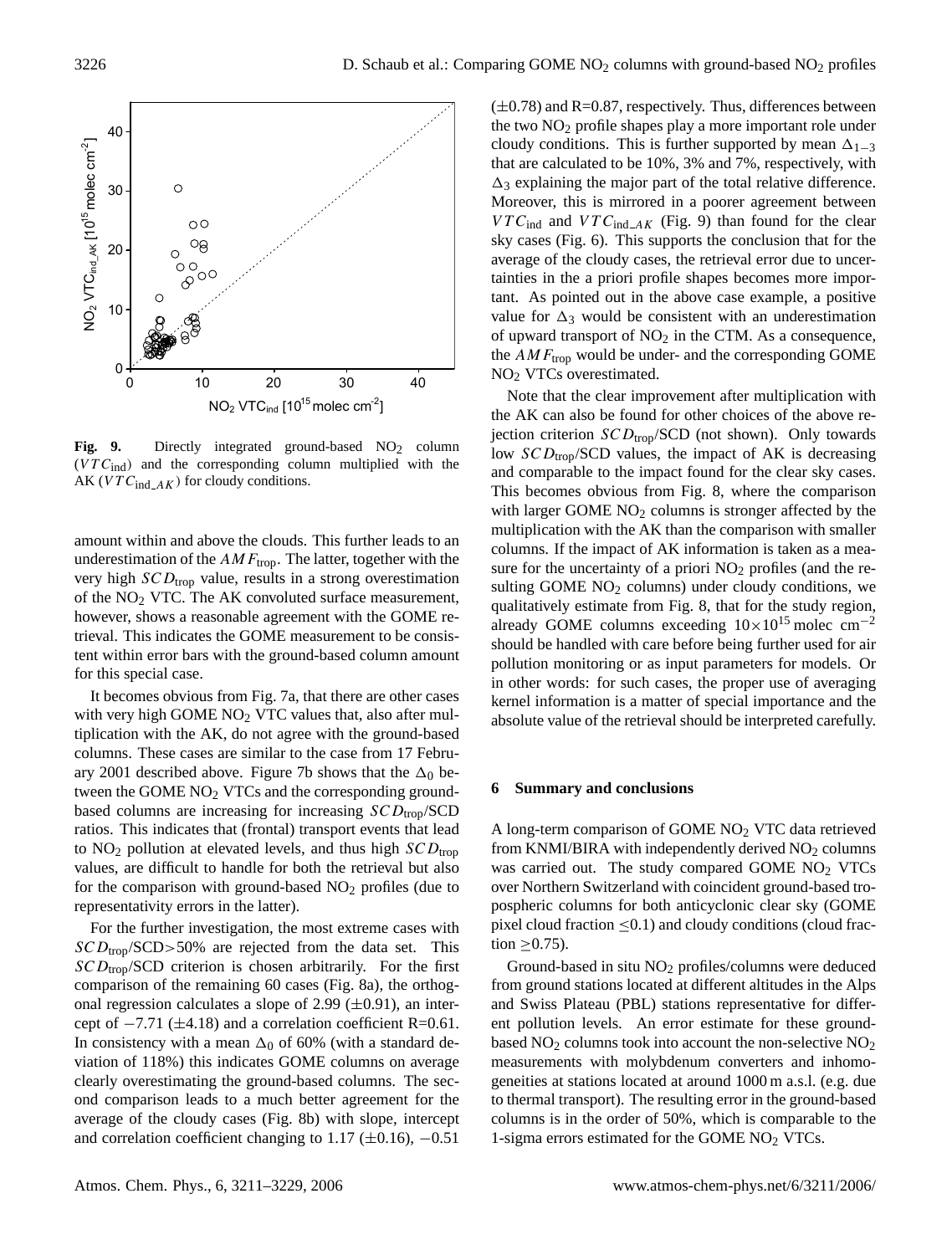A first comparison related the GOME columns to the ground-based NO<sup>2</sup> profiles that are directly integrated to tropospheric columns. For a second comparison, the groundbased profiles are multiplied with the averaging kernel (AK). This makes the comparison independent from the a priori NO<sup>2</sup> profile used in the GOME retrieval. Thus, the total relative difference between the column data sets can be split into two contributions: one that depends on the differences between the a priori and the ground-based  $NO<sub>2</sub>$  profile shapes, and another which is no longer affected by the a priori  $NO<sub>2</sub>$ profile, but depends on errors in both the remaining retrieval parameters and the ground-based  $NO<sub>2</sub>$  profiles.

The clear sky comparison (157 cases) showed a good agreement between the two columns types. The seasonal behaviour is very similar, with smallest  $NO<sub>2</sub>$  VTCs during summertime and largest columns in the spring season. An orthogonal regression taking into account error estimates for both column types yielded a slope and an intercept of 1.15 (std. dev. 0.22) and −1.23 (std. dev. 0.90), respectively, with a correlation coefficient R=0.70. After AK inclusion, the slope and intercept changed to 1.01 (std. dev. 0.16) and  $-0.83$  (std. dev. 0.70), respectively, with R=0.74. The multiplication of the ground-based profile with the AK has a relatively weak impact. This can be attributed to similar shapes of the ground-based and the a priori  $NO<sub>2</sub>$  profile for the average of the anticyclonic clear sky cases.

A detailed analysis of relative differences between the two data sets was carried out. For the whole clear sky data set a mean relative difference (with respect to the ground-based columns) of  $-7\%$  with a standard deviation of 40% is found, with GOME NO<sub>2</sub> VTCs slightly underestimating the groundbased columns. The standard deviation result suggests that the a priori estimates of 50% errors on GOME and groundbased columns are too conservative, and errors of the order of 30% would be more consistent with the intercomparison results.

The further analysis showed that the above mentioned contributions to the total relative compensate each other to a certain extent for clear sky cases. This should be taken into account in detailed validation studies of space-borne data that are affected by uncertainties in a number of parameters. Further, the following evidences were found (with relative differences calculated with respect to the GOME columns):

- **–** For large GOME NO<sup>2</sup> VTCs (>5.0×10<sup>15</sup> molec cm−<sup>2</sup> ), the GOME product is slightly larger (7%) than the ground-based columns. This is mainly caused by differences between the ground-based and the a priori  $NO<sub>2</sub>$ profile shapes.
- **–** For smaller GOME NO<sup>2</sup> VTCs (<3.5 and 3.5–  $5.0 \times 10^{15}$  molec cm<sup>-2</sup>), the GOME product is smaller than the ground-based one (with a mean relative difference of up to  $-61\%$ ) due to other error sources than the a priori  $NO<sub>2</sub>$  profile assumptions (i.e., remaining retrieval parameters and/or ground-based  $NO<sub>2</sub>$  profiles).

The comparison for cloudy conditions generally yielded a poorer agreement between the columns. This can be expected due to additional error sources arising from inaccurate knowledge of cloud characteristics (e.g. cloud top height, cloud fraction, optical thickness) and difficulties in the radiative transfer modelling (multiple scattering). Unrealistically large GOME NO<sup>2</sup> VTCs have been found, e.g. for 17 February 2001, with a tropospheric GOME column of  $490\times10^{15}$  molec cm<sup>-2</sup>. Evidences are discussed that such high column values are likely due to an underestimation of the elevated  $NO<sub>2</sub>$  in the a priori profile in combination with retrieval errors due to inaccurate cloud parameters which lead to a strong magnification of above-cloud  $NO<sub>2</sub>$  concentrations. Also after excluding extremely large GOME columns, the remaining GOME  $NO<sub>2</sub> VTCs$  (60 cases) still overestimate the ground-based columns. The mean relative difference (with respect to the ground-based columns) is 60% with a standard deviation of 118%.

For the first comparison, the orthogonal regression yielded a slope and an intercept of 2.99 (std. dev. 0.91) and −7.71 (std. dev. 4.18), respectively, with a correlation coefficient R=0.61. For the second comparison, the slope and intercept changed to 1.17 (std. dev. 0.16) and  $-0.51$  (std. dev. 0.78), respectively, with  $R=0.87$ . The multiplication with the AK clearly improved the comparison. This is consistent with a larger difference between the ground-based and the a priori NO<sup>2</sup> profile shapes and gives evidence for uncertainties in the a priori  $NO<sub>2</sub>$  profiles playing a more important role for the retrieval of cloudy scenes than for clear sky cases. This mainly applies for high GOME  $NO<sub>2</sub>$  column values  $(>10\times10^{15} \text{ molecule cm}^{-2}$  for the study area). Therefore the inclusion of averaging kernel information is crucial for use of such retrievals, and the absolute value of the retrieval should be interpreted carefully in this case.

The good agreement between GOME and ground-based NO<sup>2</sup> VTCs found in the present study for clear sky conditions encourages the use of space-borne trace gas columns for air pollution modelling and monitoring also on a regional scale. The good agreement is remarkable taking into account both the complex topography at the foothills of the Alps and the uncertainties in both column data sets. The study further showed that comparison or validation studies of spaceborne trace gas columns with independently derived profiles should include averaging kernel information in order to distinguish between different error sources. We expect this to become even more important for future comparisons with higher resolved pixels from SCIAMACHY and OMI (particularly with regard to a possible undersampling when calculating a priori  $NO<sub>2</sub>$  profiles with coarsely resolved global CTMs). However, this is a first step towards a more detailed comparison. A further improvement of comparison or validation studies can be reached by including independent knowledge of retrieval parameters such as surface albedo, satellite pixel surface pressure, and, for comparisons under cloudy conditions, cloud parameters. Moreover, the present study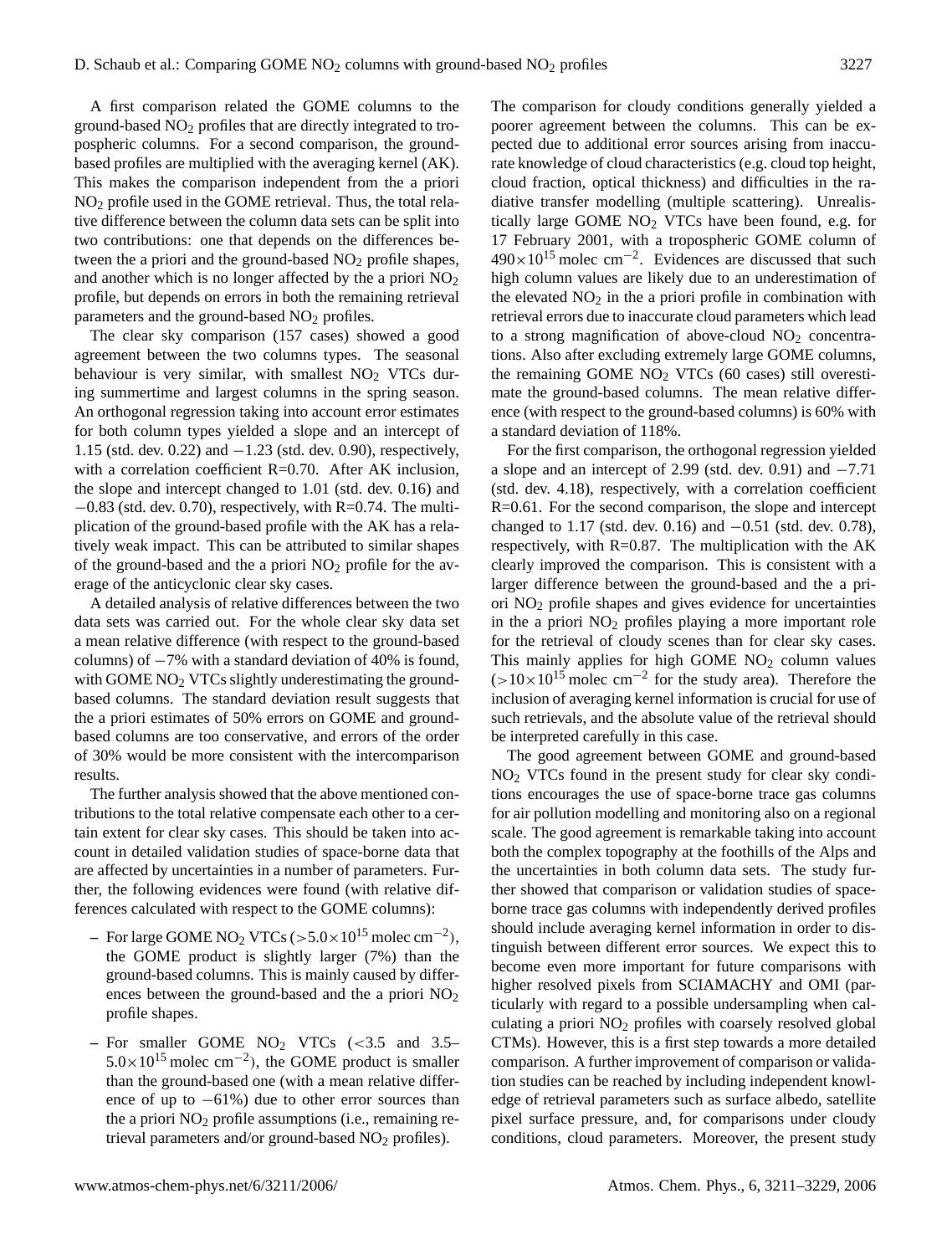investigated absolutely cloud-free (GOME pixel cloud fraction  $\leq 0.1$ ) and clearly cloudy scenes (cloud fraction  $\geq 0.75$ ). Hence, work remains to be done on retrievals in situations of moderate cloudiness.

*Acknowledgements.* This work was funded by the Swiss Federal Office for the Environment (FOEN) and the Swiss Federal Laboratories for Materials Testing and Research (Empa). For providing ground-based in situ measurements we acknowledge the Swiss National Air Pollution Monitoring Network (NABEL), the Federal Environmental Agency (FEA, Germany), the German Weather Service (DWD), the Zentrum für Umweltmessungen, Umwelterhebungen und Gerätesicherheit Baden-Württemberg (UMEG) and the Bavarian Environmental Protection Agency (LFU). We thank I. DeSmedt and M. Van Roozendael (BIRA/IASB) and R. van der A (KNMI) for their work on making available the TEMIS GOME  $NO<sub>2</sub>$  data set used in this study.

## Edited by: R. Volkamer

# **References**

- Beyrich, F., Gryning, S.-E., Joffre, S., Rasmussen, A., Seibert, P., and Tercier, P.: Mixing height determination for dispersion modelling – a test of meteorological pre-processors, Air Pollution Modeling and Its Application, Plenum Press, New York, 1998.
- Boersma, K. F., Eskes, H. J., and Brinksma, E. J.: Error analysis for tropospheric NO2 retrieval from space, J. Geophys. Res., 109, art. no. 4311, doi:10.1029/2003JD003962, 2004.
- Boersma, K. F., Eskes, H. J., Meijer, W., and Kelder, H. M.: Estimates of lightning  $NO<sub>x</sub>$  production from GOME satellite observations, Atmos. Chem. Phys., 5, 2311–2221, 2005, [http://www.atmos-chem-phys.net/5/2311/2005/.](http://www.atmos-chem-phys.net/5/2311/2005/)
- Bovensmann, H., Burrows, J. P., Buchwitz, M., Frerick, J., Noël, S., and Rozanov, V. V.: SCIAMACHY: Mission objectives and measurement modes, J. Atmos. Sci., 56(2), 127–150, 1999.
- Brasseur, G. P.: Atmospheric chemistry in a changing world, Springer Verlag, Berlin, 2003.
- Burrows, J. P., Weber, M., Buchwitz, M., Rozanov, V., Ladstätter-Weissenmayer, A., Richter, A., DeBeek, R., Hoogen, R., Bramstedt, K., Eichmann, K. U., Eisinger, M., and Perner, D.: The global ozone monitoring experiment (GOME): Mission concept and first scientific results, J. Atmos. Sci., 56, 151–175, 1999.
- BUWAL: NABEL Luftbelastung 2003, Schriftenreihe Umwelt Nr. 370, 2004.
- Choi, Y., Wang, Y., Zeng, T., Martin, R. V., Kurosu, T. P., and Chance, K.: Evidence of lightning  $NO<sub>x</sub>$  and convective transport of pollutants in satellite observations over North America, Geophys. Res. Lett., 32, L02805, doi:10.1029/2004GL021436, 2005.
- Clemitshaw, K. C.: A review of instrumentation and measurement techniques for ground-based and airborne field studies of gasphase chemistry, Crit. Rev. in Env. Sc. and Techn., 34, 1–108, 2004.
- Dentener, F. J. and Crutzen, P. J.: Reaction of  $N_2O_5$  on tropospheric aerosols: impact on the global distributions of  $NO<sub>x</sub>$ ,  $O<sub>3</sub>$  and OH, J. Geophys. Res., 98, 7149–7163, 1993.
- Dentener, F. J., van Weele, M., Krol, M., Houweling, S., and van Velthoven, P.: Trends and inter-annual variability of methane

emissions derived from 1979–1993 global CTM simulations, Atmos. Chem. Phys., 3, 73–88, 2003,

[http://www.atmos-chem-phys.net/3/73/2003/.](http://www.atmos-chem-phys.net/3/73/2003/)

- Empa: Technischer Bericht zum Nationalen Beobachtungsnetz für Luftfremdstoffe (NABEL), Duebendorf, 2005.
- Eskes, H. J. and Boersma, K. F.: Averaging kernels for DOAS totalcolumn satellite retrievals, Atmos. Chem. Phys., 3, 1285–1291, 2003,

[http://www.atmos-chem-phys.net/3/1285/2003/.](http://www.atmos-chem-phys.net/3/1285/2003/)

- Eskes, H. J.: Combined retrieval, modeling and assimilation approach to GOME NO2, in GOA final report, European Commission 5th framework programme 1998–2002, EESD-ENV-99-2, 116–122, Eur. Comm., De Bilt, Netherlands, 2003.
- Finlayson-Pitts, B. J. and Pitts, J. N.: Chemistry of the upper and lower Atmosphere – Theory, Experiments and Applications, Academic Press, San Diego, CA, 2000.
- Forrer, J., Rüttimann, R., Schneiter, D., Fischer, A., Buchmann, B., and Hofer, P.: Variability of trace gases at the high-Alpine site Jungfraujoch caused by meteorological transport processes, J. Geophys. Res., 105, 12 241–12 251, 2000.
- Heland, J., Schlager, H., Richter, A., and Burrows, J. P.: First comparison of tropospheric  $NO<sub>2</sub>$  column densities retrieved from GOME measurements and in situ aircraft profile measurements, Geophys. Res. Lett., 29, 1983, doi:10.1029/2002GL015528, 2002.
- Herwehe, J. A., McNider, R. T., and Newchurch, M. J.: A numerical study of the effects of large eddies photochemistry in the convective boundary layer, Reprint from the American Meteorological Society's 14th Symposium on Boundary Layer and Turbulence, Aspen, CO, 2000.
- Heue, K.-P., Richter, A., Bruns, M., Burrows, J. P., v. Friedeburg, C., Platt, U., Pundt, I., Wang, P., and Wagner, T.: Validation of SCIAMCHY tropospheric  $NO<sub>2</sub>$ -columns with AMAXDOAS measurements, Atmos. Chem. Phys., 5, 1039–1051, 2005, [http://www.atmos-chem-phys.net/5/1039/2005/.](http://www.atmos-chem-phys.net/5/1039/2005/)
- Holtslag, A. A. M., De Bruin, E. I. F., and Pan, H.-L.: A high resolution air mass transformation model for short range weather forecasting, Monthly Weather Rev., 118, 1561–1575, 1990.
- Horowitz, L. W., Walters, S., Mauzerall, D. L., Emmons, L. K., Rasch, P. J., Granier, C., Tie, X. X., Lamarque, J. F., Schultz, M. G., Tyndall, G. S., Orlando, J. J., and Brasseur, G. P.: A global simulation of tropospheric ozone and related tracers: Description and evaluation of MOZART, version 2, J. Geophys. Res., 108, 4784, doi:10.1029/2002JD002853, 2003.
- Jaegle, L., Jacob, D. J., Wang, Y., Weinheimer, A. J., Ridley, B. ´ A., Campos, T. L., Sachse, G. W., and Hagen, D. E.: Sources and chemistry of  $NO<sub>x</sub>$  in the upper troposphere over the United States, Geophys. Res. Lett., 25, 1705–1708, 1998.
- Koelemeijer, R. B. A., Stammes, P., Hovenier, J. W., and de Hann, J. F.: A fast method for retrieval of cloud parameters using oxygen A-band measurements from Global Ozone Monitoring Experiment, J. Geophys. Res., 106, 3475–3490, 2001.
- Kramm, G., Dlugi, R., Dollard, G. J., Foken, T., Mölders, N., Müller, H., Seiler, W., and Sievering, H.: On the dry deposition of ozone and reactive nitrogen species, Atmos. Environ., 29, 3209–3231, 1995.
- Lugauer, M., Baltensperger, U., Furger, M., Gäggeler, H. W., Jost, D. T., Schwikowski, M., and Wanner, H.: Aerosol transport to the high Alpine sites Jungfraujoch (3454 m asl) and Colle Gnifetti